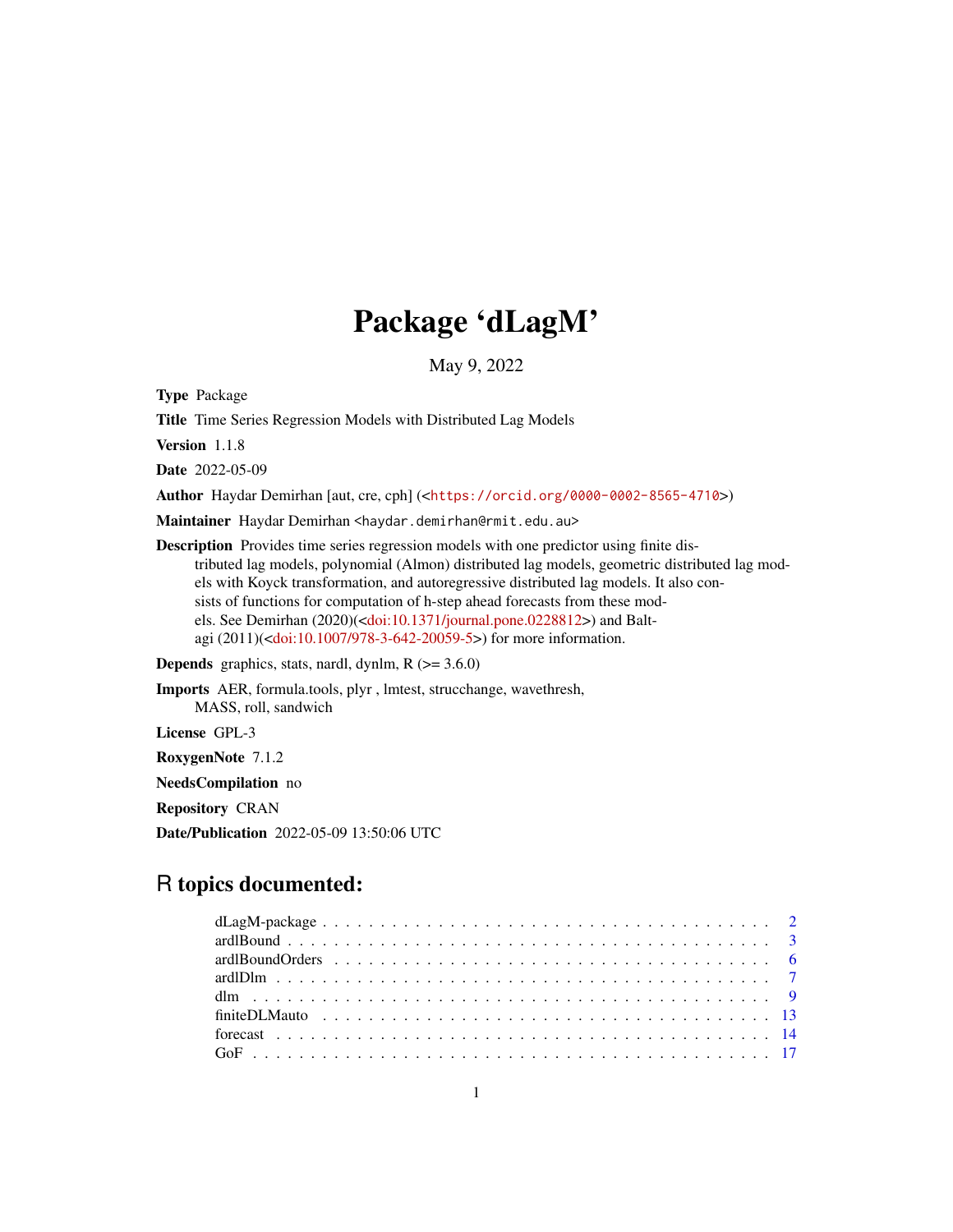#### <span id="page-1-0"></span>2 dLagM-package

| Index | 30 |
|-------|----|
|       |    |
|       |    |
|       |    |
|       |    |
|       |    |
|       |    |
|       |    |
|       |    |
|       |    |
|       |    |

dLagM-package *Implementation of Time Series Regression Models with Distributed Lag Models*

#### Description

Provides time series regression models with one predictor using finite distributed lag models, polynomial (Almon) distributed lag models, geometric distributed lag models with Koyck transformation, and autoregressive distributed lag models. It also consists of functions for computation of hstep ahead forecasts from these models. See Demirhan (2020)(<doi:10.1371/journal.pone.0228812>) and Baltagi (2011)(<doi:10.1007/978-3-642-20059-5>) for more information.

#### Details

| Package: | dLagM      |
|----------|------------|
| Type:    | Package    |
| Version: | 1.1.8      |
| Date:    | 2022-05-09 |
| License: | $GPI - 3$  |

To implement time series regression with finite distributed lag models, use dlm function.

To implement time series regression with polynomial distributed lag models, use polyDlm function.

To implement time series regression with geometric distributed lag models with Koyck transformation, use koyckDlm function.

To implement time series regression with autoregressive distributed lag models, use ardlDlm function.

To implement ARDL Bounds test, use ardlBound function.

To produce forecasts for any of the models, use forecast function.

To summarise the results of a model fitting, use summary function.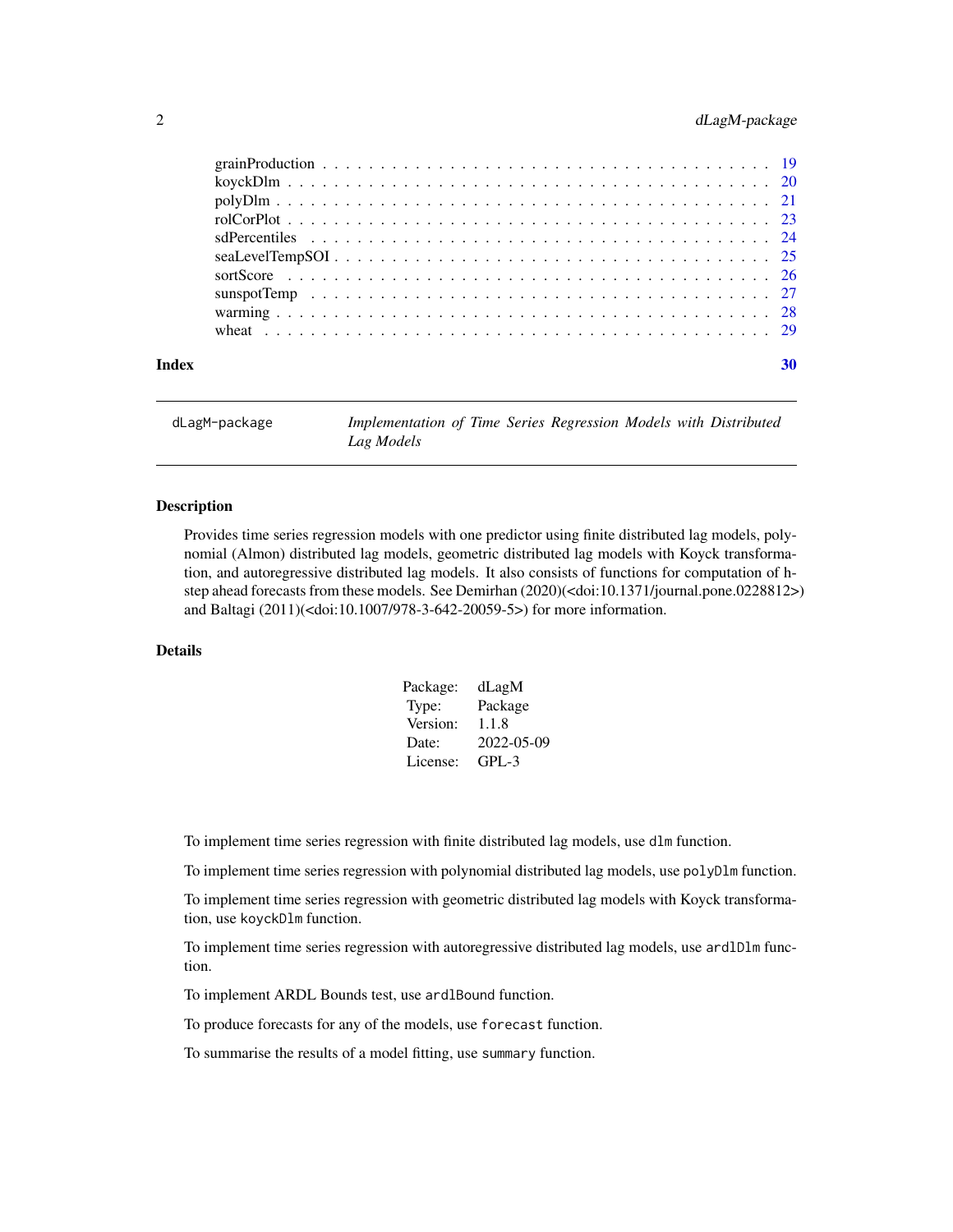#### <span id="page-2-0"></span>ardlBound 3

#### Author(s)

Haydar Demirhan (https://orcid.org/0000-0002-8565-4710)

Maintainer: Haydar Demirhan <haydar.demirhan@rmit.edu.au>

Acknowledgements: The author acknowledges the testing effort of of Dr. Rogerio Porto (https://orcid.org/0000- 0002-6663-9531) on forecasting function.

#### References

B.H. Baltagi. *Econometrics*, Fifth Ed. Springer, 2011.

H. Demirhan. dLagM: An R package for distributed lag models and ARDL bounds testing. *PLoS ONE*, 15(2): e0228812, 2020. DOI: 10.1371/journal.pone.0228812.

R.C. Hill, W.E. Griffiths, G.G. Judge. *Undergraduate Econometrics*. Wiley, 2000.

J. Soren, A.Q. Philips. "pss: Perform bounds test for cointegration and perform dynamic simulations."

P.K. Narayan. The Saving and Investment Nexus for China: Evidence from cointegration tests. *Applied Economics* 37(17):1979-1990, 2005.

M.H. Pesaran, S. Yongcheol, R.J. Smith. Bounds testing approaches to the analysis of level relationships. *Journal of Applied Econometrics* 16(3):289-326, 2001.

#### See Also

[dlm](#page-8-1), [polyDlm](#page-20-1), [koyckDlm](#page-19-1), [ardlDlm](#page-6-1)

#### Examples

# --- For examples, please refer to specific functions ---

ardlBound *Implement ARDL bounds test*

#### Description

Applies ARDL bounds test with the approach of Pesaran et al. (2001).

#### Usage

```
ardlBound(data = NULL, formula = NULL, case = 3, p = NULL,remove = NULL, autoOrder = FALSE, HAC = FALSE,
         ic = c("AIC", "BIC", "MASE", "GMRAE"), max.p = 15,max.q = 15, ECM = TRUE, stability = TRUE)
```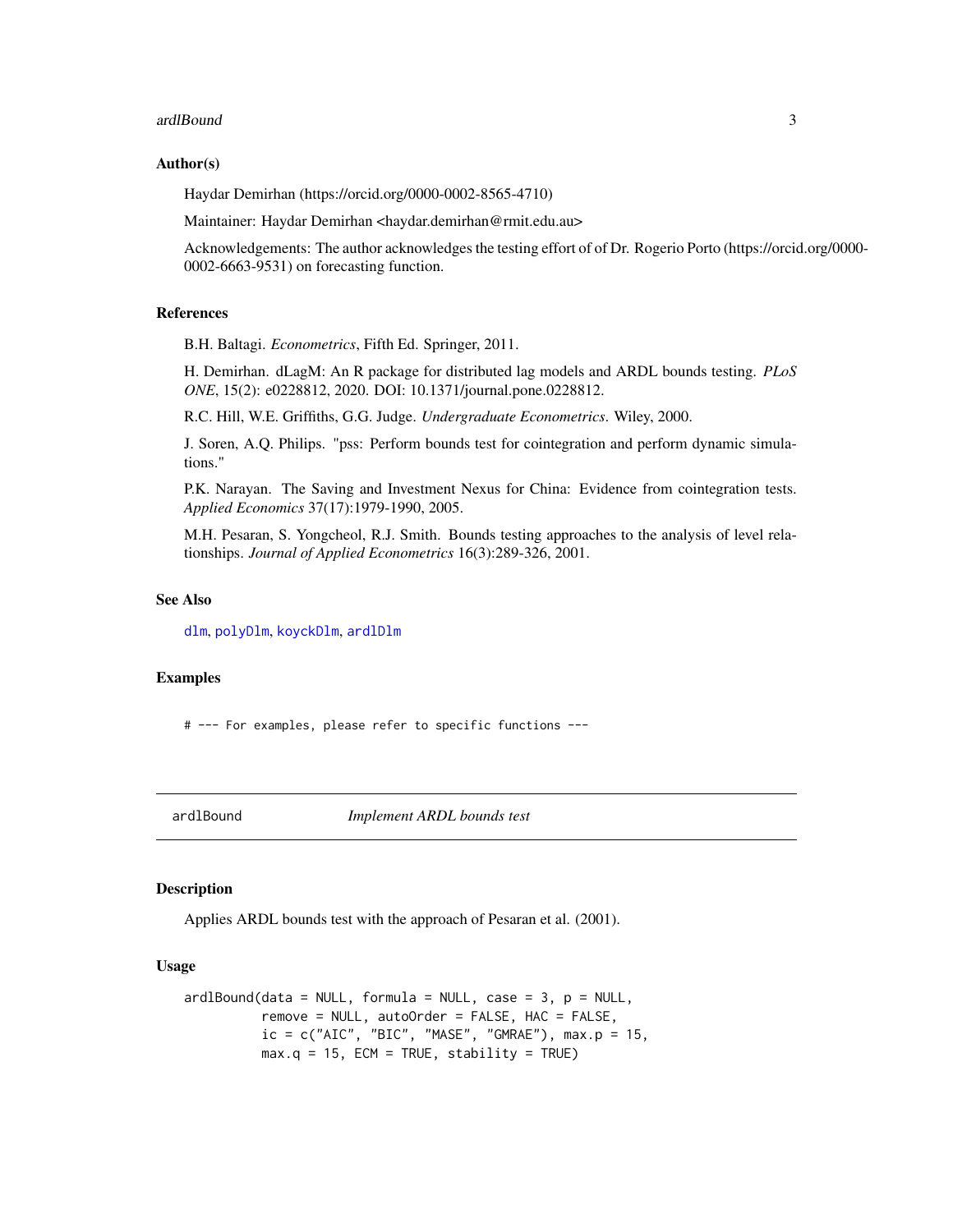#### **Arguments**

| data       | A data. frame including all dependent and independent series. Column names<br>this data. frame must match the variable names in formula.                   |
|------------|------------------------------------------------------------------------------------------------------------------------------------------------------------|
| formula    | A formula object showing the dependent and independent series.                                                                                             |
| case       | An integer up to 5 showing the case number. See details.                                                                                                   |
| p          | An integer representing the order of short-run response or a data. Frame to spec-<br>ify a different order of short-run response for each variable.        |
| remove     | A list showing the elements to be removed from the model. It includes elements<br>p as a list and q as a vector. See details.                              |
| autoOrder  | If TRUE, the order of ARDL will be found by the ard 1Boun0rders function.                                                                                  |
| <b>HAC</b> | If TRUE, the Newey-West estimate of variance-covariance function is used in<br>testing.                                                                    |
| ic         | Information criterion to be used in the search for optimal orders.                                                                                         |
| max.p      | Maximum order for the short-run coefficients.                                                                                                              |
| max.q      | Maximum auto-regressive order.                                                                                                                             |
| <b>ECM</b> | If TRUE, the error correction model corresponding to the case is also fitted and<br>included in the outputs.                                               |
| stability  | If both ECM and stability are TRUE, the CUSUM, CUSUM of squares, and<br>MOSUM charts are generated over recursive residuals using the package strucchange. |

#### Details

The argument case takes the values 1 for "no intercept, no trend", 2 for "restricted intercept, no trend", 3 for "unrestricted intercept, no trend", 4 for "unrestricted intercept, restricted trend", and 5 for "unrestricted intercept, unrestricted trend."

If the argument p is entered as an integer, the same value is used to specify the order of short-run response for all variables.

We follow the formulation of Pesaran et al. (2001). So, the upper limit of summations in the model formulation goes up to (p-1). User should consider this while setting the value(s) of p.

The names of the element p of remove must match with those in the model. For example, to remove lags 2 and 4 of the first differences of X1 and X2 and remove the lags 2 and 5 of the dependent series, remove should be defined as remove = list( $p = list(dX1 = c(2, 4), dX2 = c(2, 4))$ , q =  $c(2,5)$ ).

Breusch-Godfrey and Ljung-Box tests are applied to test against the existence of autocorrelations in residuals and Breusch-Pagan test is applied to detect heteroskedasticity in residuals as a part of the bounds testing procedure. Ramsey's RESET test is conducted for correctness of functional form of the model.

The recursive CUSUM chart is plotted by epf function from the strucchange package. The recursive CUSUM of squares plot is plotted by the ardlBound function using the recursive residuals generated by recresid function of strucchange package. The testing limits on the recursive CUSUM of squares plot are calculated as described by Brown et al. (1975) based in Table 1 of Durbin (1969). The recursive MOSUM chart is plotted when there is no NA MOSUM values are calculated.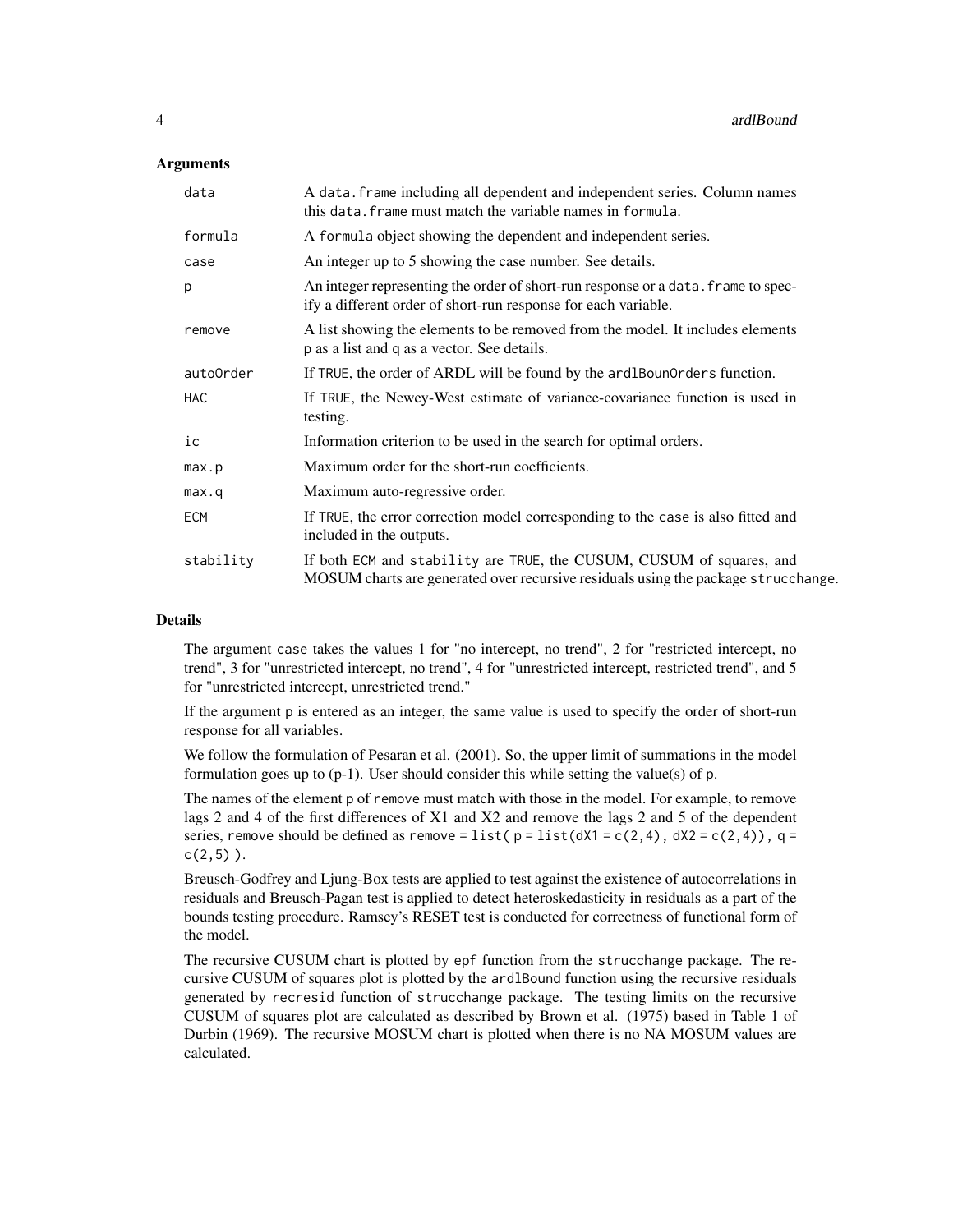#### ardlBound 5

#### Value

| An object including the fitted model under the null and alternative hypotheses.                                                                                                                                  |
|------------------------------------------------------------------------------------------------------------------------------------------------------------------------------------------------------------------|
| The value of F-statistic coming out of the Wald test.                                                                                                                                                            |
| p-orders in the lag structure.                                                                                                                                                                                   |
| The number of independent series.                                                                                                                                                                                |
| Breusch-Godfrey test results. Returns NULL if skipped.                                                                                                                                                           |
| Ljung-Box test results. Returns NULL if skipped.                                                                                                                                                                 |
| Breusch-Pagan test results. Returns NULL if skipped.                                                                                                                                                             |
| Shapiro-Wilk test results. Returns NULL if skipped.                                                                                                                                                              |
| A list including the error correction series in the element EC. t, the fitted error<br>correction model in the element EC. model, and the coefficient of error correction<br>part in the element EC, beta.       |
| A model object including the fitted ARDL model. Use this model object to<br>display the long-run coefficients. To see the significance test results for the<br>$logn$ -run coefficients, use summary() function. |
|                                                                                                                                                                                                                  |

#### Author(s)

Haydar Demirhan

Maintainer: Haydar Demirhan <haydar.demirhan@rmit.edu.au>

#### References

R.L. Brown, J. Durbin, J. M. Evans. Techniques for testing the constancy of regression relationships over time. Journal of the Royal Statistical Society - Series B, 37, 2, 149-192.

C-S. J. Chu, K. Hornik, C-M. Kuan. MOSUM tests for parameter constancy. Biometrika, 82, 603-617, 1995.

J. Durbin. Tests for serial correlation in regression analysis based on the periodogram of Least-Squares residuals. Biometrika, 56, 1, 1-15.

P.K. Narayan. The Saving and Investment Nexus for China: Evidence from Cointegration Tests. *Applied Economics* 37(17):1979-1990, 2005.

M.H. Pesaran, S. Yongcheol, R.J. Smith. Bounds testing approaches to the analysis of level relationships. *Journal of Applied Econometrics* 16(3):289-326, 2001.

J.B. Ramsey. Tests for specification error in classical linear Least Squares regression analysis. Journal of the Royal Statistical Society - Series B, 31, 350-371, 1969.

J. Soren, A.Q. Philips. "pss: Perform bounds test for cointegration and perform dynamic simulations."

A. Zeileis, F. Leisch, K. Hornik, C. Kleiber. strucchange: An R package for testing for structural change in linear regression models. Journal of Statistical Software, 7, 1-38, 2002.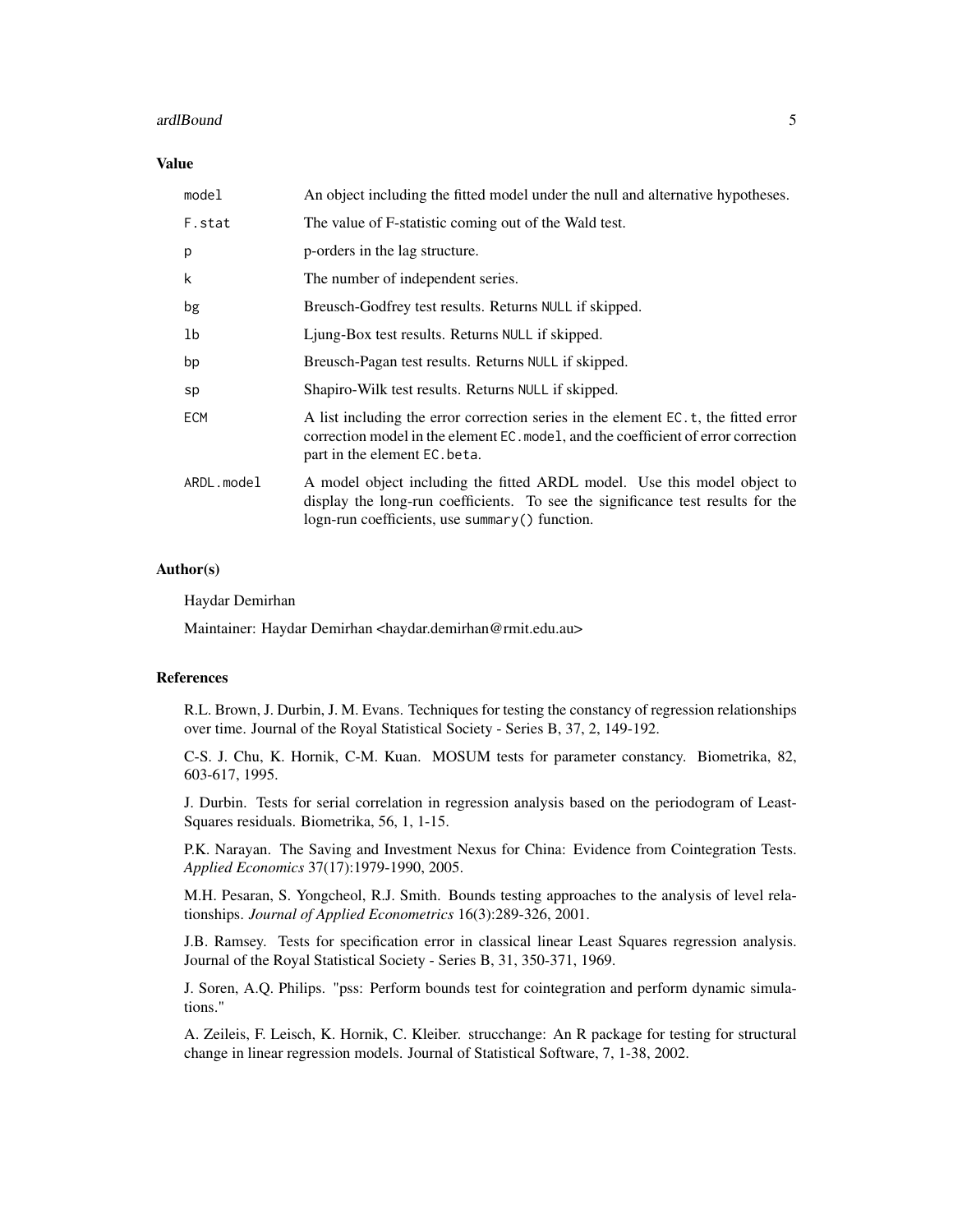#### Examples

```
## Not run:
data(M1Germany)
data <- M1Germany[1:144,]
model \le - ardlBound(data = data, formula = logprice \sim interest + logm1, case = 2, p = 2)
# Let ardlBoundOrders() function find the orders
model <- ardlBound(data = data , formula = logprice ~ interest + logm1 , case = 2 ,
                    max.p = 3, max.q = 3)## End(Not run)
```
ardlBoundOrders *Find optimal orders (lag structure) for ARDL bounds test*

#### **Description**

Computes optimal orders (lag structure) for the short-run relationships and autoregressive part of the ARDL model prior to ARDL bounds test with the approach of Pesaran et al. (2001).

#### Usage

ardlBoundOrders(data = NULL , formula = NULL, ic = c("AIC", "BIC", "MASE", "GMRAE"),  $max.p = 15$ ,  $max.q = 15$ ,  $FullSearch = FALSE$ )

#### Arguments

| data       | A data, frame including all dependent and independent series. Column names<br>this data. frame must match the variable names in formula. |
|------------|------------------------------------------------------------------------------------------------------------------------------------------|
| formula    | A formula object showing the dependent and independent series.                                                                           |
| ic         | Information criterion to be used in the serach for optimal orders.                                                                       |
| max.p      | Maximum order for the short-run coefficients.                                                                                            |
| max.q      | Maximum auto-regressive order.                                                                                                           |
| FullSearch | If TURE, a search over all possbilble models is implemented. See the details.                                                            |

#### Details

If FullSearch = FALSE, this function first assumes that all p-orders are equal for the short-run relationships and finds the optimal p-order and autoregressive orders. Then, it finds the best subset of p-orders allowing them to change for each series in the short-run relationship part of the ARDL model under alternative hypothesis of ARDL bounds test.

<span id="page-5-0"></span>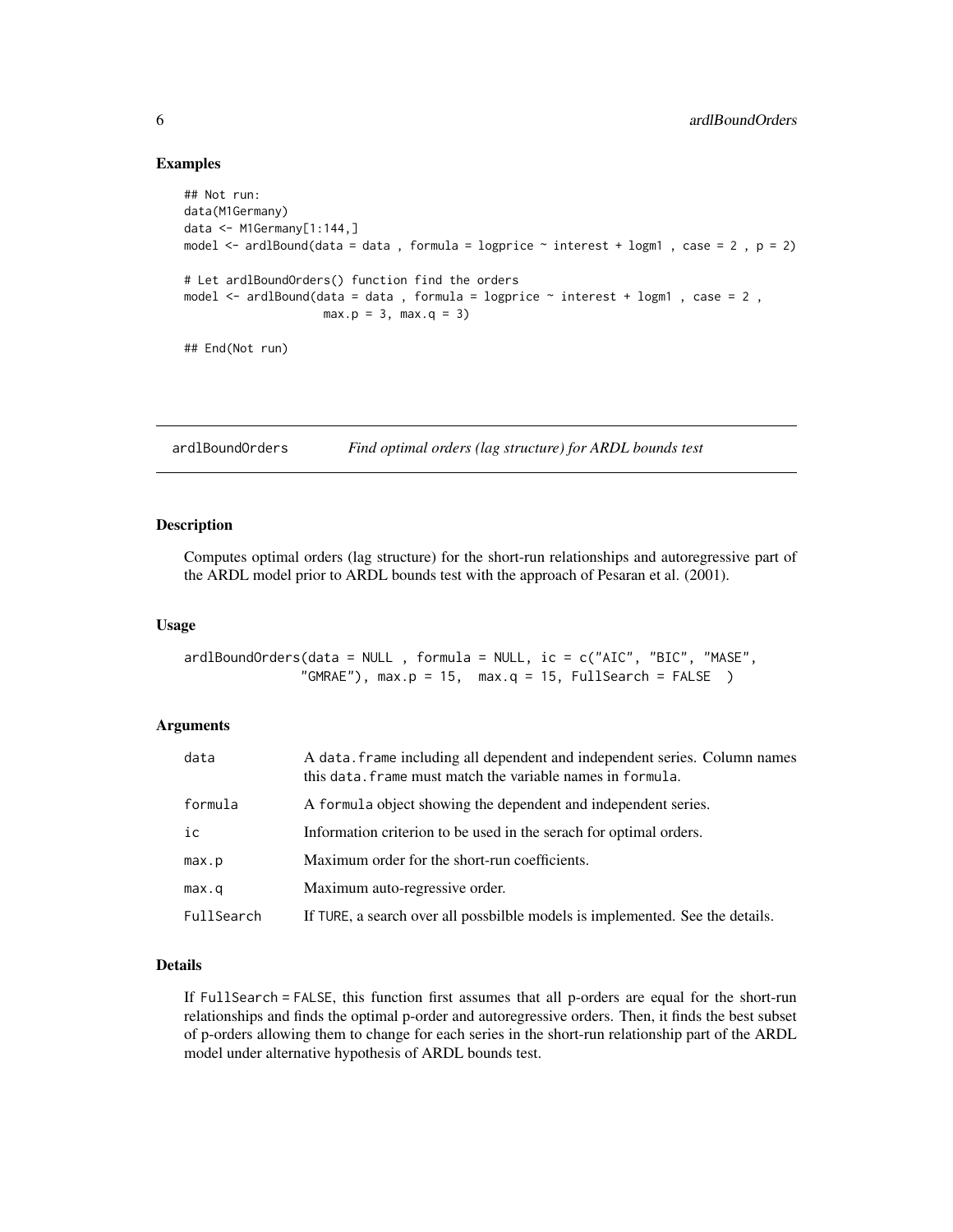#### <span id="page-6-0"></span>ardlDlm 7

#### Value

| p          | An integer or data. frame object including p-orders for the short-run relation-<br>ship part.                                                                                                                                 |
|------------|-------------------------------------------------------------------------------------------------------------------------------------------------------------------------------------------------------------------------------|
| q          | The autoregressive order.                                                                                                                                                                                                     |
| Stat.table | The selected statistic of all the considered models where all short-run relation-<br>ship orders (p-orders) are equal.                                                                                                        |
| Stat.p     | The selected statistic of all possible combinations of short-run relationship or-<br>ders (p-orders). The reported lag structure is the one that gives the minimum<br>value to the chosen statistic among these combinations. |

#### Author(s)

Haydar Demirhan

Maintainer: Haydar Demirhan <haydar.demirhan@rmit.edu.au>

<span id="page-6-1"></span>ardlDlm *Implement finite autoregressive distributed lag model*

### Description

Applies autoregressive distributed lag models of order (p , q) with one predictor.

#### Usage

 $ardIDIm(fromula = NULL , data = NULL , x = NULL , y = NULL , p = 1 , q = 1 ,$ remove = NULL )

#### Arguments

| formula | A formula object for the model to be fitted. In the case of multiple predictor<br>series, the model should be entered via a formula object.                                                                                                           |
|---------|-------------------------------------------------------------------------------------------------------------------------------------------------------------------------------------------------------------------------------------------------------|
| data    | A data frame including all dependent and independent series. In the case of<br>multiple predictor series, the data should be entered via the data argument.                                                                                           |
| X       | A vector including the observations of predictor time series. This is not re-<br>stricted to ts objects.                                                                                                                                              |
| y       | A vector including the observations of dependent time series. This is not re-<br>stricted to ts objects.                                                                                                                                              |
| p       | An integer representing finite lag length.                                                                                                                                                                                                            |
| q       | An integer representing the order of autoregressive process.                                                                                                                                                                                          |
| remove  | A list object having two elements showing the lags of independent series with p<br>and the autoregressive lags with q to be removed from the full model for each<br>independent series. Please see the details for the construction of this argument. |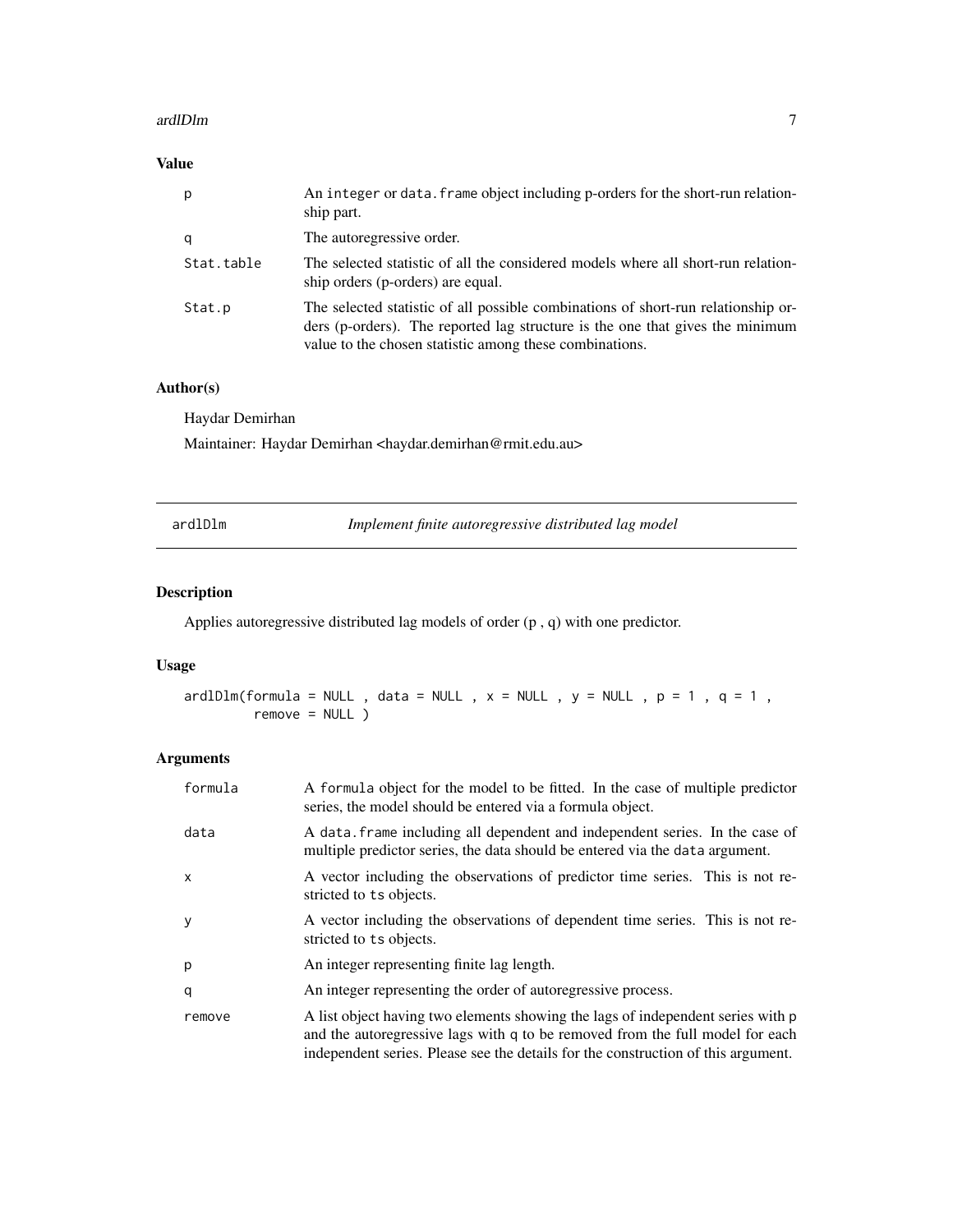#### Details

The autoregressive DLM is a flexible and parsimonious infinite distributed lag model. The model ARDL $(p, q)$  is written as

$$
Y_t = \mu + \beta_0 X_t + \beta_1 X_{t-1} + \dots + \beta_p X_{t-p} + \gamma_1 Y_{t-1} + \dots + \gamma_q Y_{t-q} + e_t.
$$

When there is only one predictor series, both of model and formula objects can be used. But when they are supplied, both x and y arguments should be NULL.

The variable names in formula must match with the names of variables in data argument and it must be in the form of a generic formula for R functions.

The argument data contains dependent series and independent series.

The argument remove = list(p = list(),  $q = c()$  is used to specify which lags of each independent series and the autoregressive lags of dependent series will be removed from the full model. Each element of the list p shows particular lags that will be removed from each independent series. To remove the main series from the model or to fit a model  $ARDL(0,q)$ , include 0 within the elements of p. The element q is just a vector showing the autoregressive lags of dependent series to be removed.

To remove the intercept from the model, if a formula is entered, just include "-1" in the model formula. Otherwise, include "-1" in the element q of the list remove. See the examples below for implementation details.

The standard function summary() prints model summary for the model of interest.

#### Value

| model     | An object of class $\text{Im}$ . See the details of $\text{Im}$ function.                                                     |
|-----------|-------------------------------------------------------------------------------------------------------------------------------|
| order     | A vector composed of $p$ and $q$ orders.                                                                                      |
| removed.p | A list or vector showing the lags of independent series to be removed from the<br>full model.                                 |
| removed.g | A vector showing the autoregressive lags to be removed from the full model.                                                   |
| formula   | Model formula of the fitted model. This is returned if multiple independent<br>series are entered.                            |
| data      | A data. frame including all dependent and independent series. This is returned<br>if multiple independent series are entered. |

#### Author(s)

Haydar Demirhan

Maintainer: Haydar Demirhan <haydar.demirhan@rmit.edu.au>

#### References

B.H. Baltagi. *Econometrics*, Fifth Ed. Springer, 2011. R.C. Hill, W.E. Griffiths, G.G. Judge. *Undergraduate Econometrics*. Wiley, 2000.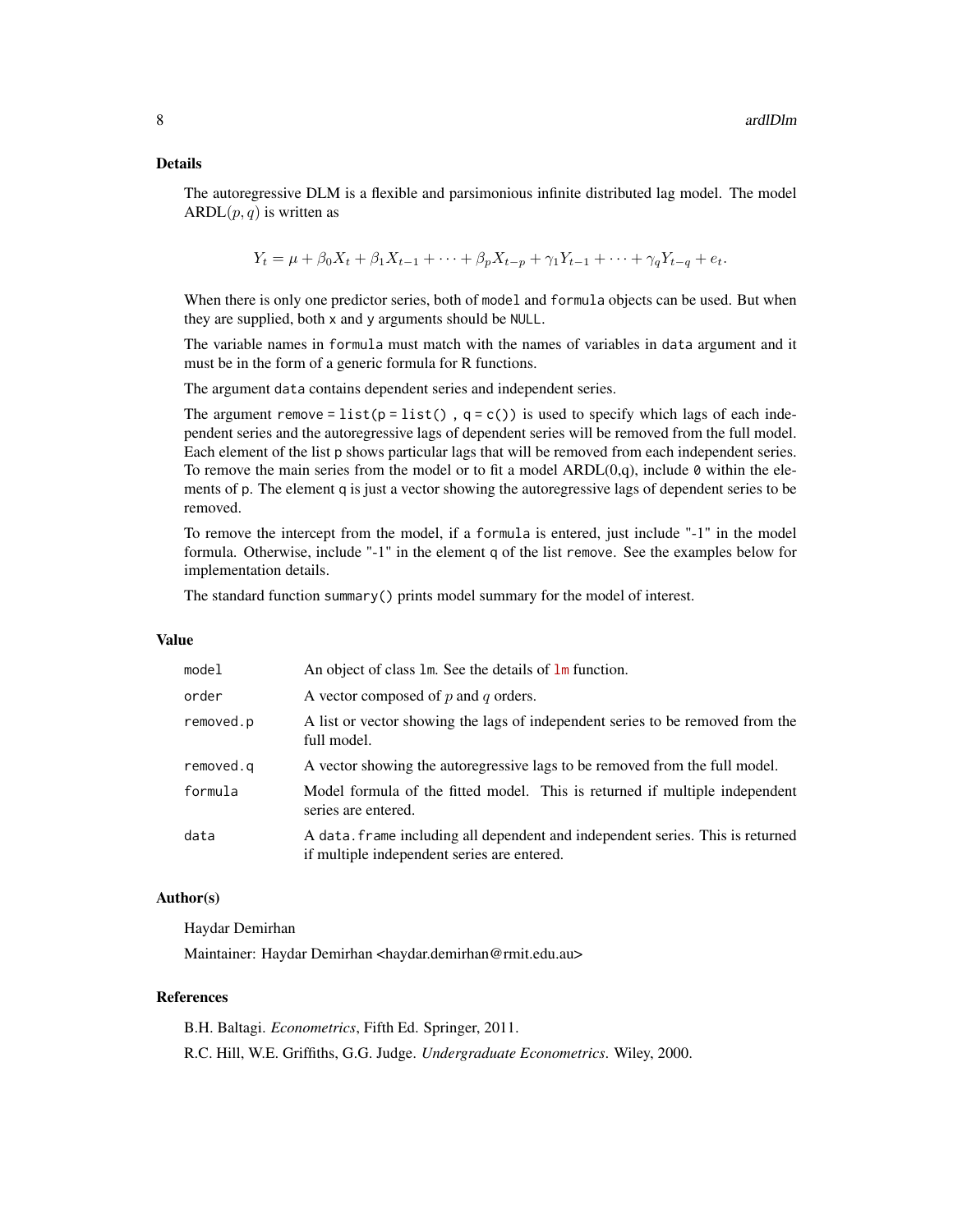#### <span id="page-8-0"></span>dlm strategies and the strategies of the strategies of the strategies of the strategies of the strategies of the strategies of the strategies of the strategies of the strategies of the strategies of the strategies of the s

#### Examples

```
# Only one independent series
data(seaLevelTempSOI)
model.ardl = ardlDlm(x = seaLevelTempSOI$LandOcean,
                     y = seaLevelTempSOI$GMSL, p = 1, q = 1)
summary(model.ardl)
# residuals(model.ardl)
# coef(model.ardl)
# fitted(model.ardl)
# Remove some lags
rem.p = c(0,1) # 0 removes the main effect of X.t
rem.q = c(1,3)remove = list(p = rem.p , q = rem.q)model.ardl = ardlDlm(x = seaLevelTempSOI$LandOcean,
                     y = seaLevelTempSOI$GMSL, p = 2, q = 3, remove = remove)
summary(model.ardl)
# To remove intercept as well
rem.q = c(1,3,-1)remove = list(p = rem.p , q = rem.q)model.ardl = ardlDlm(x = seaLevelTempSOI$LandOcean,
                     y = seaLevelTempSOI$GMSL, p = 2, q = 3, remove = remove)
summary(model.ardl)
# Multiple independent series
data(M1Germany)
data = M1Germany[1:144, ]model.ardIDlm = ardlDlm(formula = logprice ~ interest + logm1,data = data.frame(data) , p = 2, q = 1)
summary(model.ardlDlm)
# To remove intercept as well
model.ardlDlm = ardlDlm(formula = logprice \sim -1 + interest + logm1,
                         data = data.frame(data) , p = 2, q = 1)
summary(model.ardlDlm)
rem.p = list(interest = c(0,2), logm1 = c(0))
# Remove the main series of interest and logm1 and the secont lag of
# interest from the model
rem.q = c(1)remove = list(p = rem.p , q = rem.q)remove
model.ard1D1m = ardlD1m (formula = logprice ~ interest + logm1,data = data.frame(data) , p = 2 , q = 2 ,
                         remove = remove)
summary(model.ardlDlm)
```
<span id="page-8-1"></span>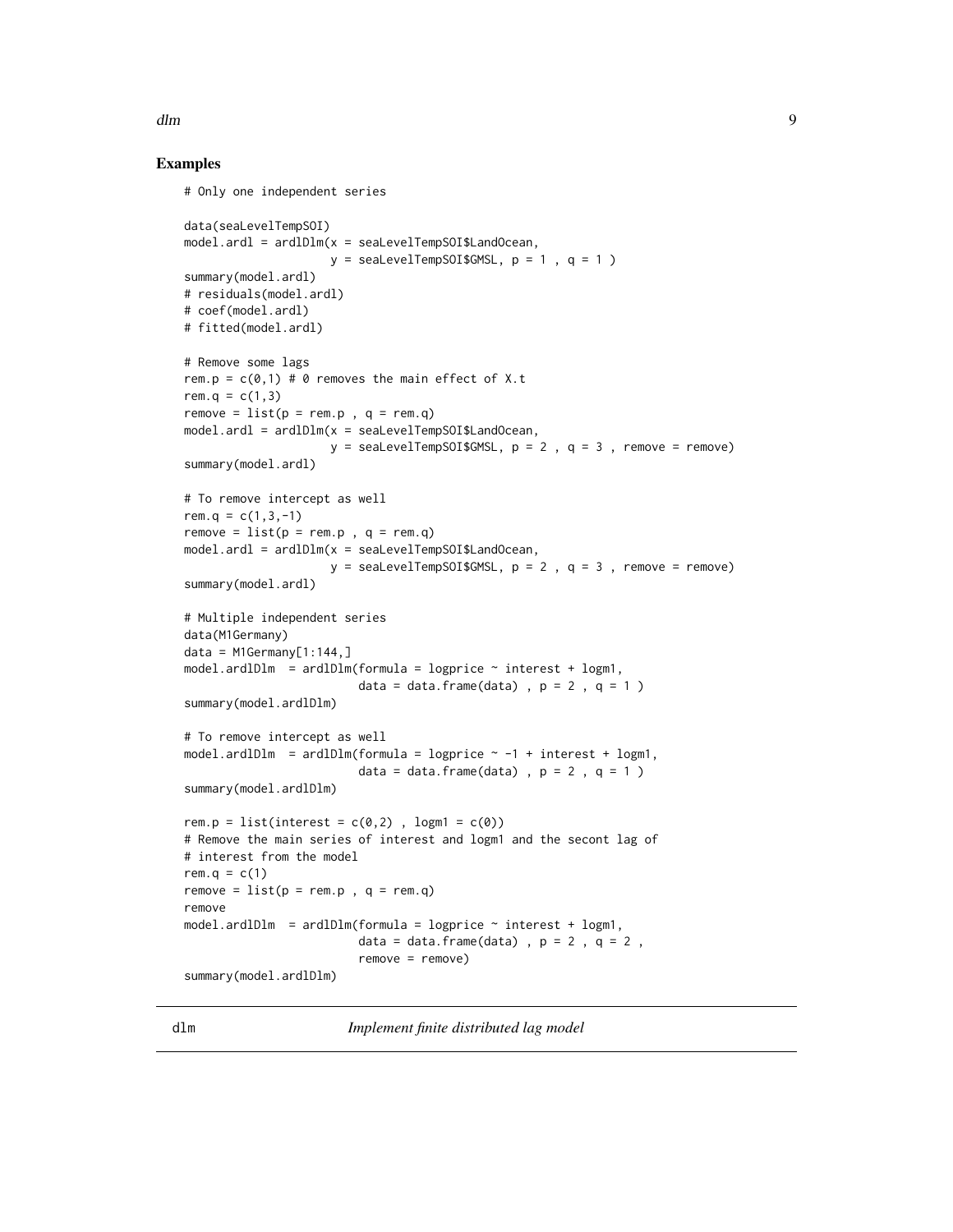#### Description

Applies distributed lag models with one or multiple predictor(s).

#### Usage

dlm(formula , data , x , y , q , remove )

#### Arguments

| formula | A formula object for the model to be fitted. In the case of multiple predictor<br>series, the model should be entered via a formula object.                                    |
|---------|--------------------------------------------------------------------------------------------------------------------------------------------------------------------------------|
| data    | A data frame including all dependent and independent series. In the case of<br>multiple predictor series, the data should be entered via the data argument.                    |
| x       | A vector including the observations of predictor time series. This is not re-<br>stricted to ts objects. If the series are supplied by data                                    |
| у       | A vector including the observations of dependent time series. This is not re-<br>stricted to ts objects.                                                                       |
| q       | An integer representing finite lag length.                                                                                                                                     |
| remove  | A list object showing the lags to be removed from the model for each indepen-<br>dent series in its elements. Please see the details for the construction of this<br>argument. |

#### Details

When a decision made on a variable, some of the related variables would be effected through time. For example, when income tax rate is increased, this would reduce expenditures of consumers on goods and services, which reduces profits of suppliers, which reduces the demand for productive inputs, which reduces the profits of the input suppliers, and so on (Judge and Griffiths, 2000). These effects occur over the future time periods; hence, they are distributed across the time.

In a distributed-lag model, the effect of an independent variable  $X$  on a dependent variable  $Y$  occurs over the time. Therefore, DLMs are dynamic models. A linear finite DLM with one independent variable is written as follows:

$$
Y_t = \alpha + \sum_{s=0}^{q} \beta_s X_{t-s} + \epsilon_t,
$$

where  $\epsilon_t$  is a stationary error term with  $E(\epsilon_t) = 0$ ,  $Var(\epsilon_t) = \sigma^2$ ,  $Cov(\epsilon_t, \epsilon_s) = 0$ .

When there is only one predictor series, both of model and formula objects can be used. But when they are supplied, both x and y arguments should be NULL.

The variable names in formula must match with the names of variables in data argument and it must be in the form of a generic formula for R functions.

The argument data contains dependent series and independent series. Required lags of dependent series are generated by the dlm function automatically.

The argument remove =  $list()$  is used to specify which lags will be removed from the full model. Each element of the list remove shows particular lags that will be removed from each independent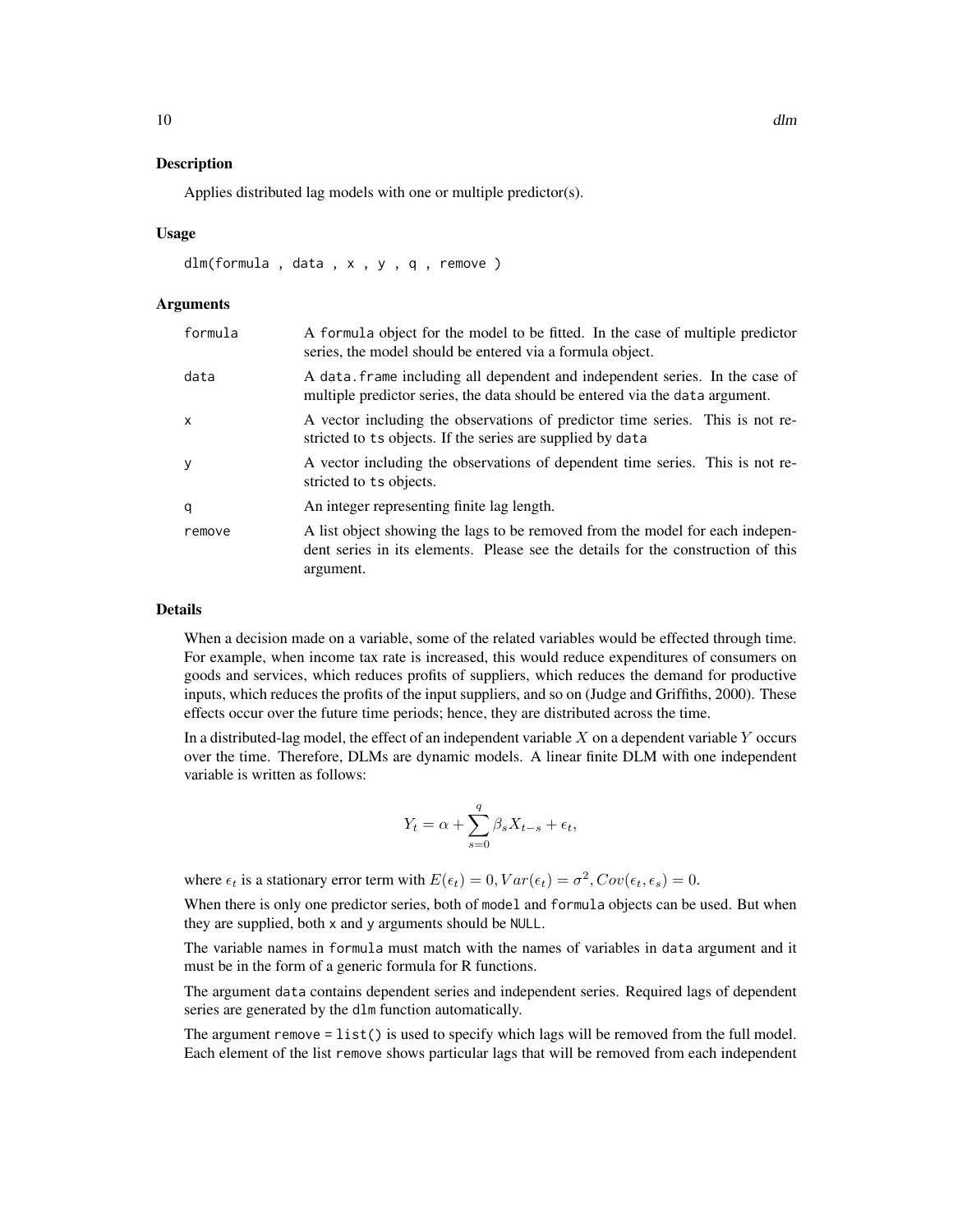series. Notice that it is possible to fit a model with different lag lengths for each independent series by removing the appropriate lags of independent series with remove argument. To remove the main series from the model include 0 within the elements of remove.

To remove the intercept from the model, if a formula is entered, just include "-1" in the model formula. Otherwise, include "-1" in the element remove of the list remove. See the examples below for implementation details.

The standard function summary() prints model summary for the model of interest.

#### Value

| model        | An object of class 1m.                                                                                                        |
|--------------|-------------------------------------------------------------------------------------------------------------------------------|
| designMatrix | The design matrix composed of transformed z-variables.                                                                        |
| k            | The number of independent series. This is returned if multiple independent<br>series are entered.                             |
| q            | The lag length.                                                                                                               |
| removed      | A list or vector showing the removed lags from the model for independent series.<br>Returns NULL if the fitted model is full. |
| formula      | Model formula of the fitted model. This is returned if multiple independent<br>series are entered.                            |
| data         | A data, frame including all dependent and independent series. This is returned<br>if multiple independent series are entered. |

#### Author(s)

Haydar Demirhan

Maintainer: Haydar Demirhan <haydar.demirhan@rmit.edu.au>

#### References

B.H. Baltagi. *Econometrics*, Fifth Ed. Springer, 2011. R.C. Hill, W.E. Griffiths, G.G. Judge. *Undergraduate Econometrics*. Wiley, 2000.

#### Examples

```
# Only one independent series
data(seaLevelTempSOI)
model.dlm = dlm(x = seaLevelTempSOI$LandOcean,
               y = seaLevelTempSOI$GMSL , q = 5)
summary(model.dlm)
residuals(model.dlm)
coef(model.dlm)
fitted(model.dlm)
removed = list(x = c(1))model.dlm = dlm(x = seaLevelTempSOI$LandOcean,
               y = seaLevelTempSOI$GMSL, q = 5,
                remove = removed)
```
 $dm$  11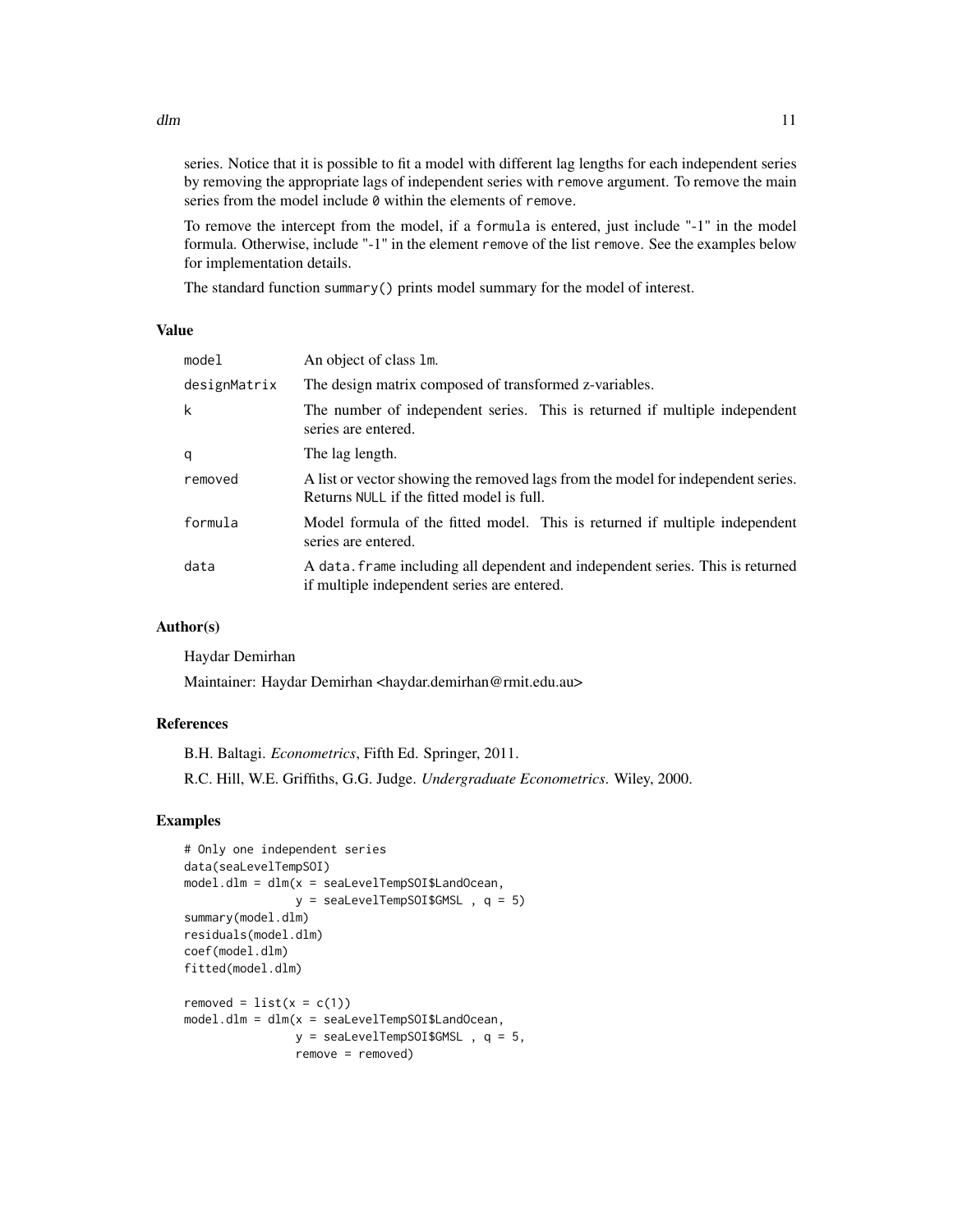```
summary(model.dlm)
# Remove intercept as well
removed = list(x = c(1, -1))model.dlm = dlm(x = seaLevelTempSOI$LandOcean,
                y = seaLevelTempSOI$GMSL, q = 5,
                remove = removed)
summary(model.dlm)
removed = list(x = c(0,1))model.dlm = dlm(x = seaLevelTempSOI$LandOcean,
                y = seaLevelTempSOI$GMSL, q = 5,
                remove = removed)
summary(model.dlm)
model.dlm = dlm(formula = GMSL ~ LandOcean ,
                 data = seaLevelTempSOI , q = 5)
summary(model.dlm)
removed = list(x = c(0,1))model.dim = dlm(formula = GMSL ~ LandOcean,data = seaLevelTempSOI , q = 5,
                remove = removed)
summary(model.dlm)
# Remove intercept as well
removed = list(x = c(0, -1))model.dlm = dlm(formula = GMSL ~ LandOcean ,
                data = seaLevelTempSOI , q = 2,
                remove = removed)
summary(model.dlm)
# Multiple independent series
data(M1Germany)
data = M1Germany[1:144, ]model.dlm = dlm(formula = logprice \sim interest + logm1,
                 data = data.frame(data), q = 4)
summary(model.dlm)
removed = list(interest = c(1,3), logm1 = c(2))
removed
model.dim = dlm(formula = logprice \sim interest + logm1,data = data.frame(data) , q = 4 , remove = removed)
summary(model.dlm)
removed = list(interest = c(0,1,3), logm1 = c(0,2))
removed
model.dlm = dlm(formula = logprice \sim interest + logm1,
                 data = data.frame(data) , q = 4 , remove = removed)
summary(model.dlm)
re moved = list( logm1 = c(1,2))removed
```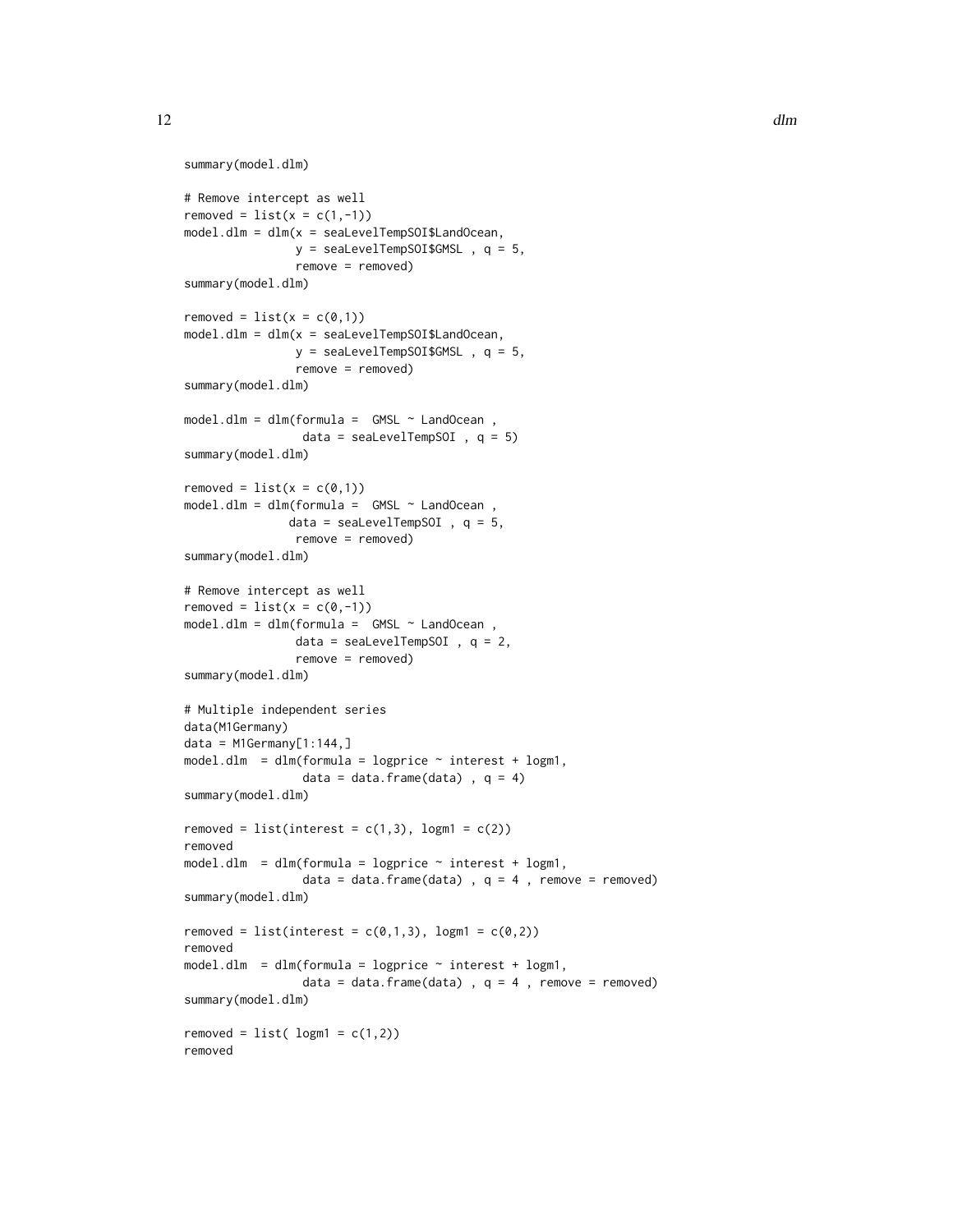#### <span id="page-12-0"></span>finiteDLMauto 13

```
model.dlm = dlm(formula = logprice \sim interest + logm1,
                 data = data.frame(data) , q = 4 , remove = removed)
summary(model.dlm)
```
finiteDLMauto *Find the optimal lag length for finite DLMs*

#### Description

Fits finite DLMs for a range of lag lengths and orders the fitted models according to a desired measure.

#### Usage

```
finiteDLMauto(formula , data, x, y, q.min = 1, q.max = 10, k.order = NULL,
              model.type = c("dlm","poly"), error.type = c("MASE","AIC",
                            "BIC","GMRAE", "MBRAE", "radj"),
              trace = FALSE)
```
#### Arguments

| formula    | A formula object for the model to be fitted. In the case of multiple predictor<br>series, the model should be entered via a formula object.                                       |
|------------|-----------------------------------------------------------------------------------------------------------------------------------------------------------------------------------|
| data       | A data. frame including all dependent and independent series. In the case of<br>multiple predictor series, the data should be entered via the data argument.                      |
| X          | A vector including the observations of predictor time series. This is not re-<br>stricted to ts objects.                                                                          |
| У          | A vector including the observations of dependent time series. This is not re-<br>stricted to ts objects.                                                                          |
| q.min      | An integer representing the lower limit of the range of lag lengths to be consid-<br>ered. If missing, it will be set to 1.                                                       |
| $q$ . max  | An integer representing the upper limit of the range of lag lengths to be consid-<br>ered. If missing, it will be set to 10.                                                      |
| k.order    | An integer representing order of polynomial distributed lags.                                                                                                                     |
| model.type | The type of model to be fitted. If set to dlm, finite distributed lag models are<br>fitted. If set to poly, polynomial distributed lag models are fitted.                         |
| error.type | The type of goodness-of-fit measure to be used for the selection of optimal lag<br>length. The optimal lag length is determined according to desired goodness-of-<br>fit measure. |
| trace      | If TRUE, prints all of the goodness-of-fit measures for all fitted models.                                                                                                        |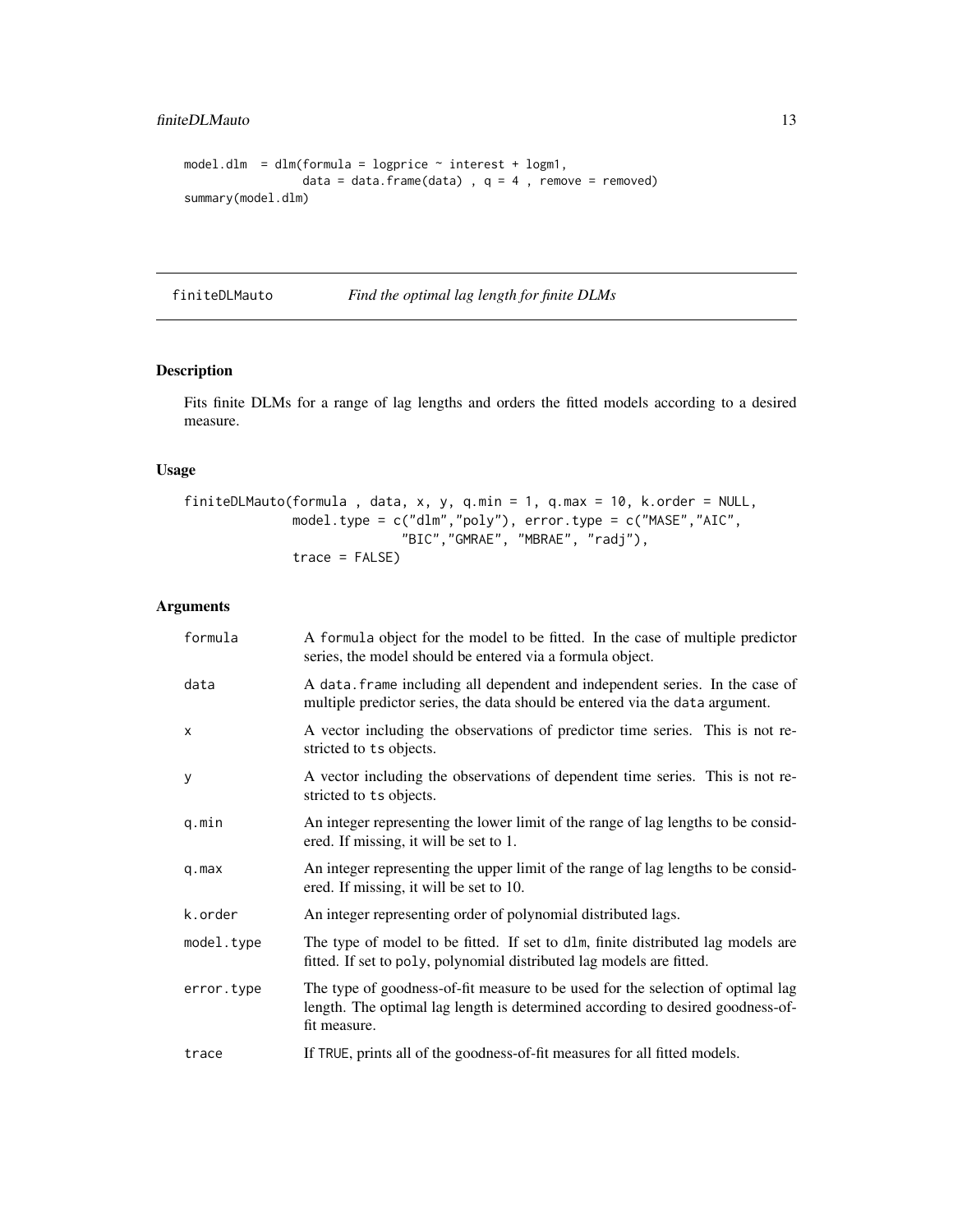#### <span id="page-13-0"></span>Details

When there is only one predictor series, both of model and formula objects can be used. But when they are supplied, both x and y arguments should be NULL.

The variable names in formula must match with the names of variables in data argument and it must be in the form of a generic formula for R functions.

The argument data contains dependent series and independent series. Required lags of dependent series are generated by the dlm function automatically.

If q.max is entered greater than the length of the series, its value will be adjusted to have the length of the series for fitting the regression model.

#### Value

Returns a data.frame including the values of goodness-of-fit measures and corresponding lag lengths.

#### Author(s)

Agung Andiojaya <agung.andiojaya@gmail.com>, Haydar Demirhan

Maintainer: Haydar Demirhan <haydar.demirhan@rmit.edu.au>

#### Examples

```
## Not run:
library(dLagM)
# Multiple independent series
data(M1Germany)
data = M1Germany[1:44, ]# Run the search over finite DLMs according to AIC values
finiteDLMauto(formula = logprice ~ interest + logm1,
              data = data.frame(data), q.min = 2, q.max = 5,
              model.type = "dlm", error.type = "AIC", trace = FALSE)
```
## End(Not run)

forecast *Compute forecasts for distributed lag models*

#### Description

Computes forecasts for the finite distributed lag models, autoregressive distributed lag models, Koyck transformation of distributed lag models, and polynomial distributed lag models.

#### Usage

```
forecast(model , x , h = 1 , interval = FALSE, level = 0.95 , nSim = 500)
```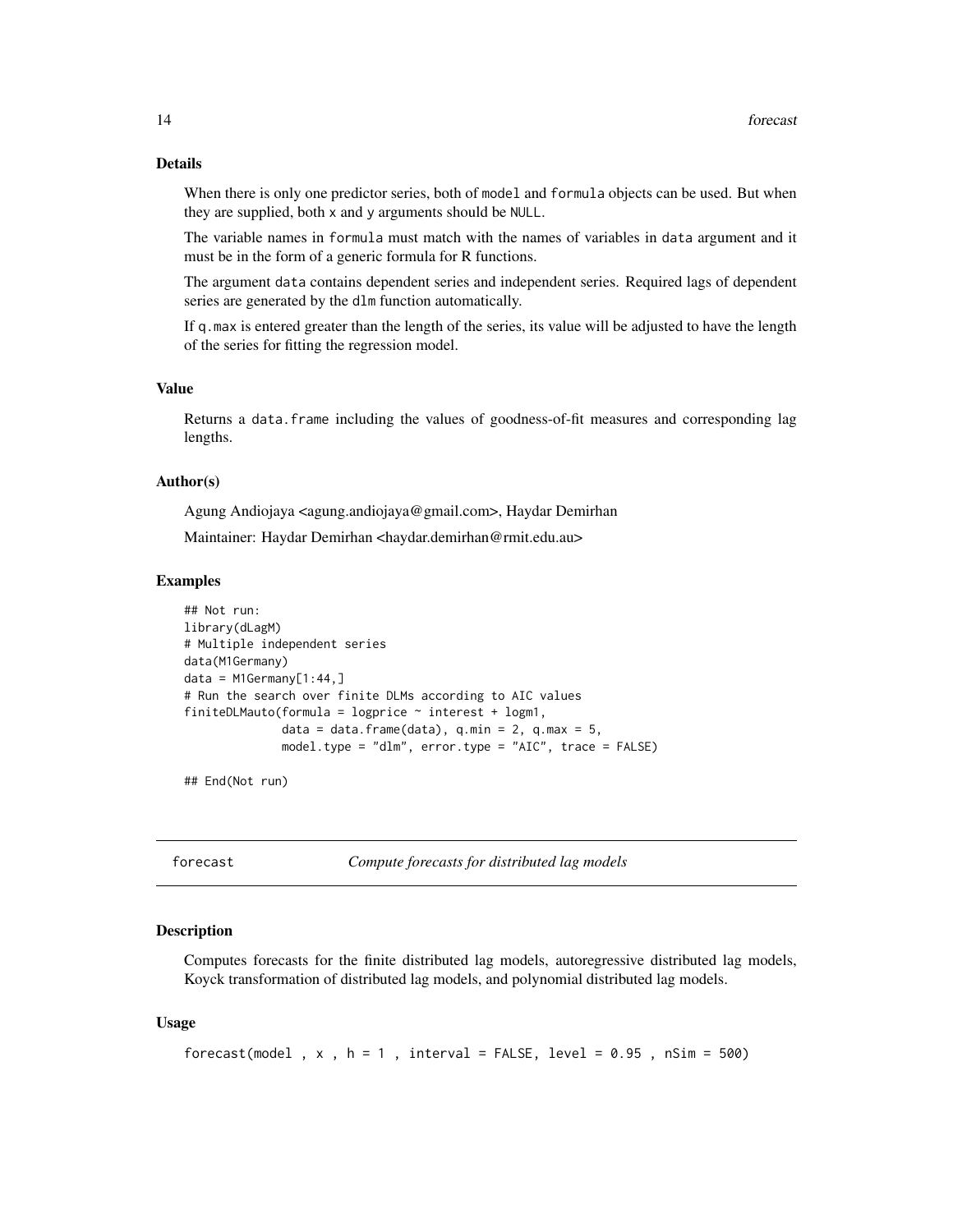#### forecast 15

#### **Arguments**

| model    | A fitted model by one of $dIm()$ , koyck $DIm()$ , ploy $DIm()$ or ard $DIm$ func-<br>tions.                                                                                        |
|----------|-------------------------------------------------------------------------------------------------------------------------------------------------------------------------------------|
| x        | A vector or matrix including the new observations of independent time series.<br>This is not restricted to ts objects. Please see the details for construction of this<br>argument. |
| h        | The number of ahead forecasts.                                                                                                                                                      |
| interval | If TRUE, $(1 - \alpha)$ % prediction intervals for forecasts are displayed along with<br>forecasts.                                                                                 |
| level    | Confidence level of prediction interval.                                                                                                                                            |
| nSim     | An integer showing the number of Monte Carlo simulations used to compute<br>prediction intervals for forecasts.                                                                     |

#### Details

This function directly uses the model formula and estimates of model coefficients to find forecast one-by-one starting from the one-step ahead forecast.

Prediction intervals are found by the Monte Carlo approach using a Gaussian error distribution with zero mean and empirical variance of the dependent series.

When the model argument includes multiple independent series, x must be entered as a matrix including the new observations of each independent series in its rows. The number of columns of x must be equal to the forecast horizon h and the rows of x must match with the independent series in the order they appear in the data.

This function can still be used when some of the lags of independent series are removed from the model.

#### Value

forecasts A vector including forecasts.

#### Author(s)

Haydar Demirhan

Maintainer: Haydar Demirhan <haydar.demirhan@rmit.edu.au>

#### Examples

```
## Not run:
# Only one independent series
data(seaLevelTempSOI)
#--- ARDL dlm ---
model.ardl = ardlDlm(x = seaLevelTempSOI$LandOcean, y = seaLevelTempSOI$GMSL, p = 1 , q = 1 )
forecast(model = model.ardl, x = c(0.15, 0.45),
               h = 2, interval = FALSE)
forecast(model = model.ardl, x = c(0.15, 0.45, 0.20),
               h = 3, interval = FALSE)
```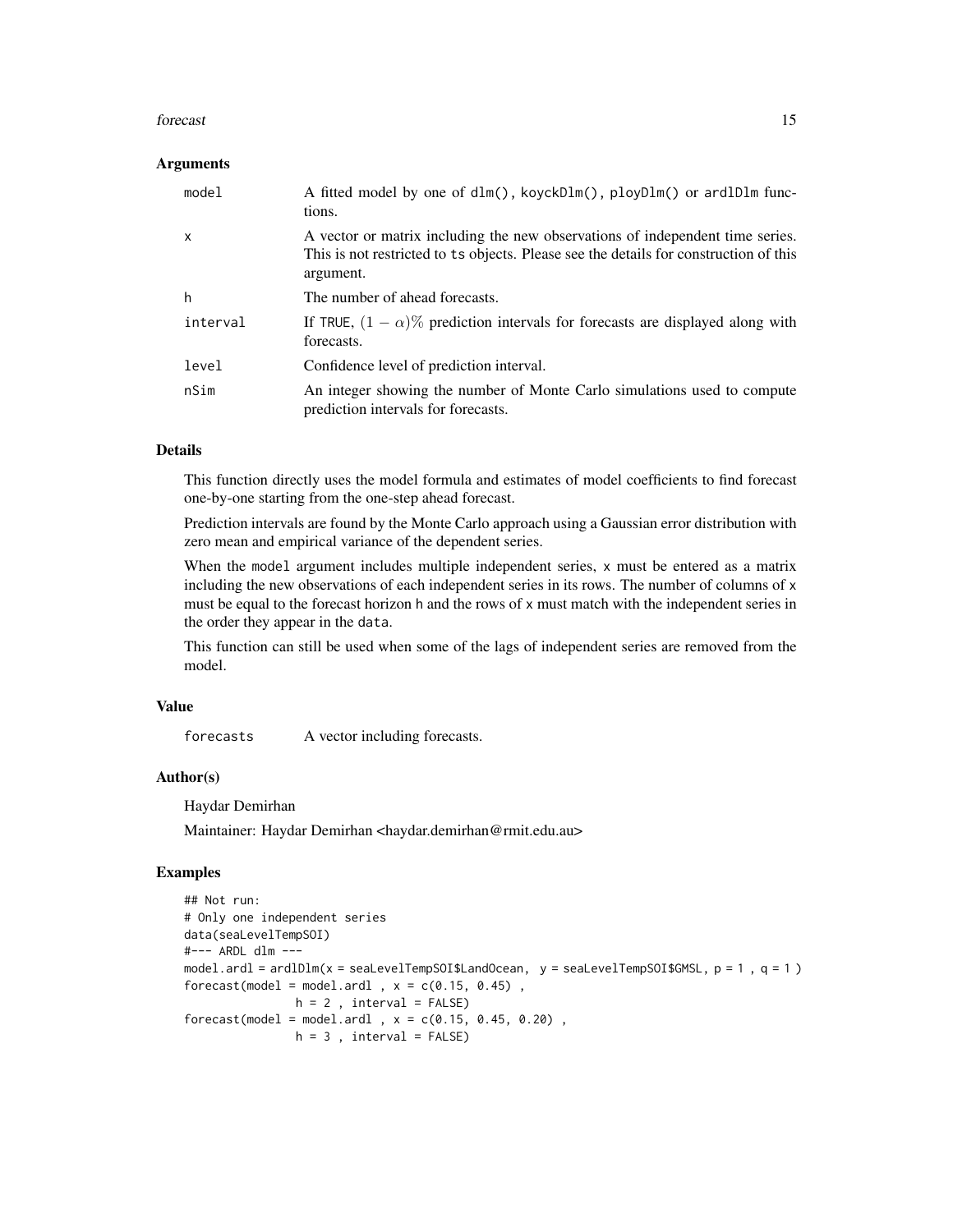#### 16 forecast  $\frac{1}{2}$  forecast  $\frac{1}{2}$  forecast  $\frac{1}{2}$  forecast  $\frac{1}{2}$  forecast  $\frac{1}{2}$  forecast  $\frac{1}{2}$  forecast  $\frac{1}{2}$  for example  $\frac{1}{2}$  for example  $\frac{1}{2}$  for example  $\frac{1}{2}$  for example  $\frac{1}{2}$

```
# Multiple independent series
data(M1Germany)
data = M1Germany[1:144, ]model.ardlDlm1 = ardlDlm(formula = logprice \sim interest + logm1,
      data = data.frame(data) , p = 2 , q = 1 )
x.new = matrix(c(0.07, 9.06, 0.071, 9.09, 0.08, 9.2), ncol = 3,
               nrow = 2)forecast(model = model.ardlDlm1, x = x.new, h = 3,
               interval = TRUE, nSim = 100rem.p = list(interest = c(1,2))rem.q = c(1)remove = list(p = rem.p , q = rem.q)model.ardlDlm2 = ardlDlm(formula = logprice ~ interest + logm1,
      data = data.frame(data) , p = 2, q = 2,
      remove = remove)
forecast(model = model.ardlDlm2, x = x.new, h = 2,
               interval = FALSE)
#--- Finite dlm ---
model.dlm = dlm(x = seaLevelTempSOI$LandOcean, y = seaLevelTempSOI$GMSL,
               q = 2forecast(model = model.dlm, x = c(0.15, 0.45, 0.20), h = 3)
# Multiple independent series
model.dlm = dlm(formula = logprice \sim interest + logm1,
         data = data.frame(data), q = 4)
x.new = matrix(c(0.07 , 9.06 , 0.071 , 9.09),
               ncol = 2, nrow = 2forecast(model = model.dlm, x = x.new, h = 2,
           interval = FALSE)
# Some lags are removed:
# Remove lags 0 and 2 from "interest" and
# lags 1 and 3 from "logm1"
removed = list(interest = c(0,2), logm1 = c(1,3))
removed
model.dlm = dlm(formula = logprice \sim interest + logm1 -1,
             data = data.frame(data) , q = 4 , remove = removed)
x.new = matrix(c(0.07 , 9.06 , 0.071 , 9.09 , 0.079 , 9.19 ,
                 0.069 , 9.21) , ncol = 4, nrow = 2)
forecast(model = model.dlm, x = x.new, h = 4,
        interval = FALSE)
forecast(model = model.dlm, x = x.new, h = 4,
           interval = FALSE)
x.new = matrix(c(0.07, 9.06, 0.071, 9.09, 0.08, 9.12), ncol = 3,
               nrow = 2)forecast(model = model.dlm, x = x.new, h = 3, interval = FALSE)
```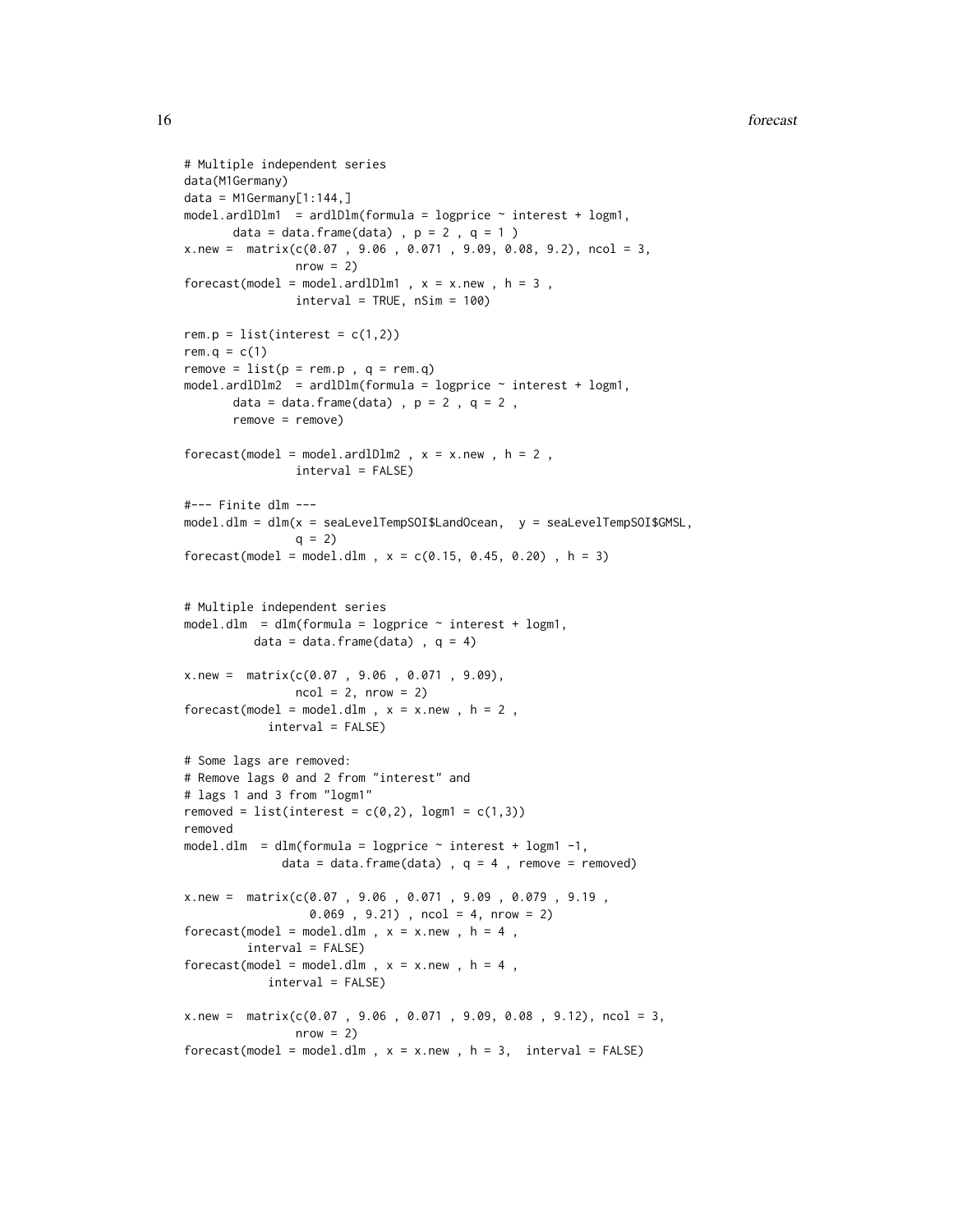```
#--- Koyck dlm ---
model.koyck = koyckDlm(x = seaLevelTempSOI$LandOcean, y = seaLevelTempSOI$GMSL)
forecast(model = model.koyck , x = c(0.15, 0.45, 0.20), h = 3,
               interval = FALSE)
#--- Polynomial dlm ---
model.poly = polyDlm(x = seaLevelTempSOI$LandOcean, y = seaLevelTempSOI$GMSL,
               q = 2, k = 2, show.beta = TRUE)
forecast(model = model.poly, x = c(0.15, 0.45), h = 1,
               interval = FALSE)
```
## End(Not run)

GoF *Compute goodness-of-fit measures for DLMs*

#### Description

Computes mean absolute error (MAE), mean squared error (MSE), mean percentage error (MPE), symmetric mean absolute percentage error (sMAPE), mean absolute percentage error (MAPE), mean absolute scaled error (MASE), mean relative absolute error (MRAE), geometric mean relative absolute error (GMRAE), mean bounded relative absolute error (MBRAE), unscaled MBRAE (UMBRAE) for distributed lag models.

#### Usage

```
GoF(model, ...)
MASE(model, ...)
sMAPE(model, ...)
MAPE(model, ...)
MRAE(model, ...)
GMRAE(model, ...)
MBRAE(model, ...)
```
#### **Arguments**

| model    | Model object fitted for time series data. |
|----------|-------------------------------------------|
| $\cdots$ | Optionally, more fitted models.           |

#### Details

See Chen et al. (2017) for the definitions of MSE, MAE, MAPE, sMAPE, MRAE, GMRAE, MBRAE, UMBMRAE.

Let  $e_t = Y_t - \hat{Y}_t$  be the one-step-ahead forecast error. Then, a scaled error is defined as

$$
q_t = \frac{e_t}{\frac{1}{n-1} \sum_{i=2}^n |Y_i - Y_{i-1}|},
$$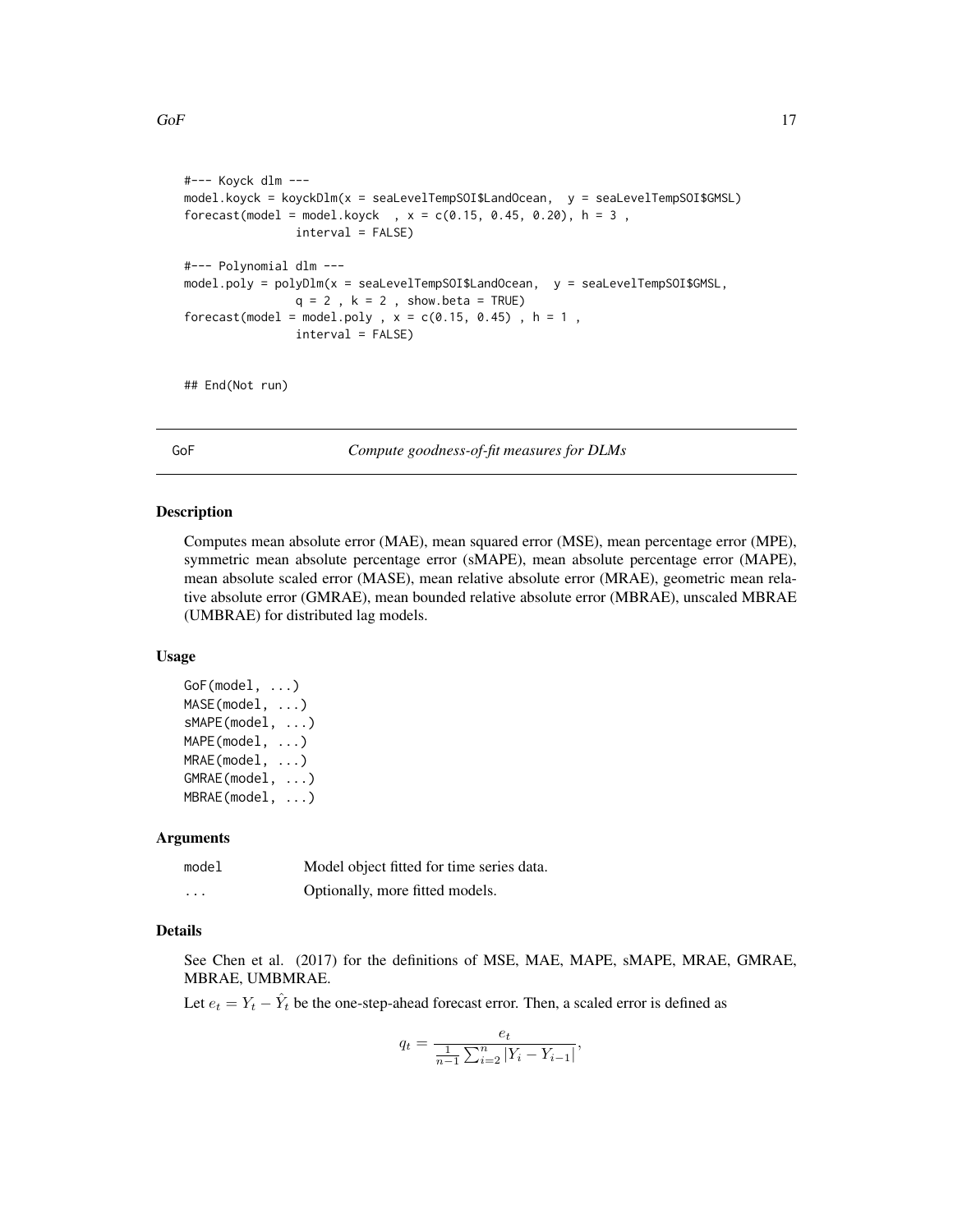which is independent of the scale of the data. Mean absolute scaled error is defined as

$$
MASE = mean(|q_t|)
$$

(Hyndman and Koehler, 2006).

Fitted models would be finite, polynomial, Koyck, ARDL DLMs, or linear model fitted with  $lm()$ function. This function also computes MASE values of multiple models when fed at the same time.

#### Author(s)

Haydar Demirhan

Maintainer: Haydar Demirhan <haydar.demirhan@rmit.edu.au>

#### References

Chen, C., Twycross, J., Garibaldi, J.M. (2017). A new accuracy measure based on bounded relative error for time series forecasting. *PLoS ONE*, 12(3), e0174202.

Hyndman, R.J. and Koehler, A.B. (2006). Another look at measures of forecast accuracy. *International Journal of Forecasting*, 22, 679-688.

#### Examples

```
## Not run:
data(seaLevelTempSOI)
# Fit a bunch of polynomial DLMs
model.poly1 = polyDlm(x = seaLevelTempSOI$LandOcean, y = seaLevelTempSOI$GMSL,
                     q = 2, k = 2, show.beta = TRUE)
model.poly2 = polyDlm(x = seaLevelTempSOI$LandOcean, y = seaLevelTempSOI$GMSL,
                      q = 3, k = 2, show.beta = TRUE)
model.poly3 = polyDlm(x = seaLevelTempSOI$LandOcean, y = seaLevelTempSOI$GMSL,
                      q = 4, k = 2, show.beta = TRUE)
MASE(model.poly1, model.poly2, model.poly3)
# Fit a bunch of finite DLMs
model.dlm1 = dlm(x = scalevelTempSOI$LandOcean, y = scalevelTempSOI$GMSL, q = 2)model.dlm2 = dlm(x = seaLevelTempSOI$LandOcean, y = seaLevelTempSOI$GMSL, q =3)
model.dlm3 = dlm(x = scalevelTempSOI$LandOcean, y = scalevelTempSOI$GMSL, q = 4)MASE(model.dlm1, model.dlm2, model.dlm3)
MBRAE(model.dlm1, model.dlm2, model.dlm3)
GoF(model.dlm1, model.dlm2, model.dlm3)
# Fit a linear model
model.lm = lm(GMSL ~ LandOcean , data = seaLevelTempSOI)
MASE(model.lm)
GoF(model.lm)
# Fit a Koyck model
model.koyck = koyckDlm(x = seaLevelTempSOI$LandOcean, y = seaLevelTempSOI$GMSL)
MASE(model.koyck)
GoF(model.koyck)
```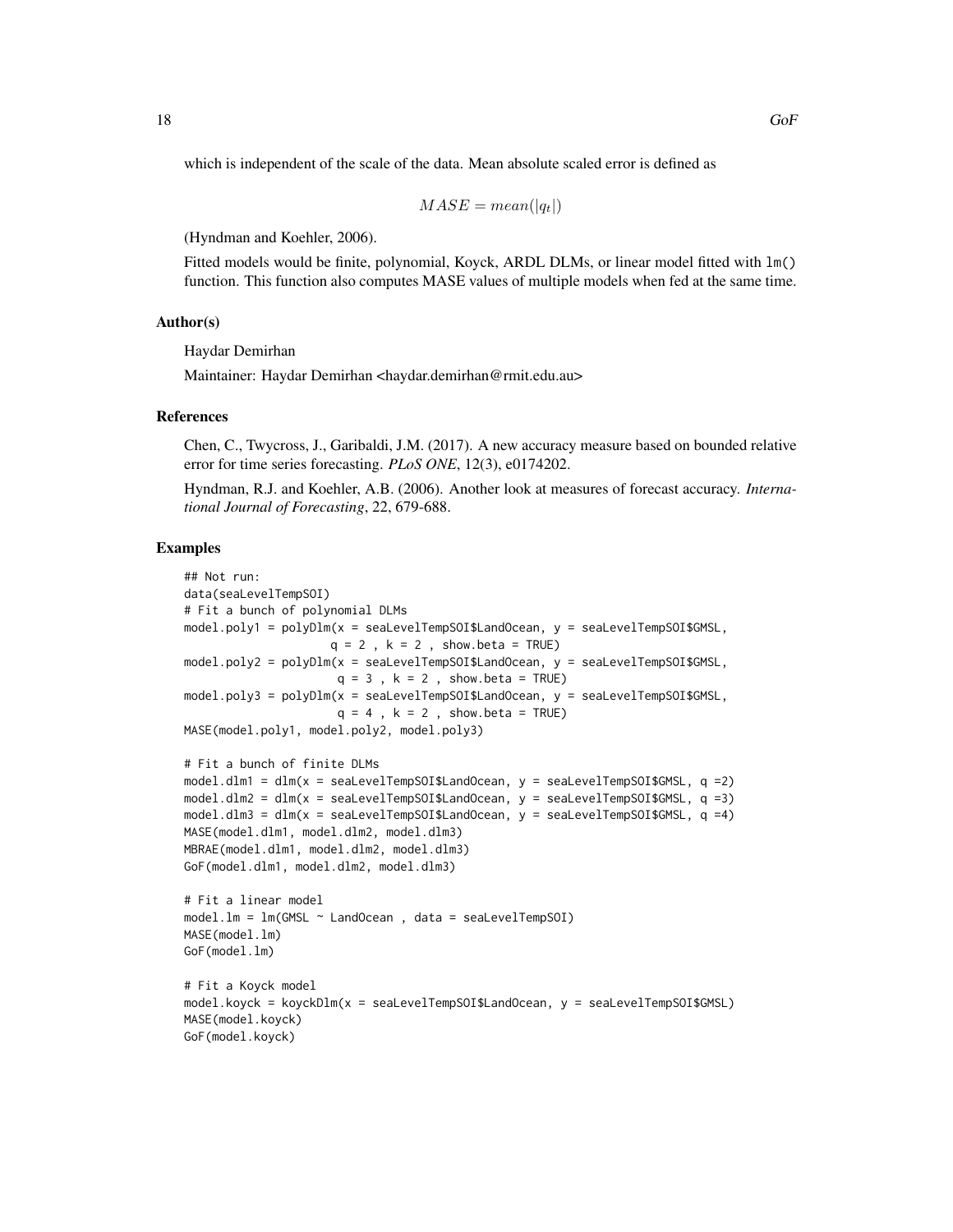#### <span id="page-18-0"></span>grainProduction 19

```
# Fit a bunch of ARDLs
model.ardl1 = ardlDlm(x = seaLevelTempSOI$LandOcean, y = seaLevelTempSOI$GMSL, p=1, q=2)
model.ardl2 = ardlDlm(x = seaLevelTempSOI$LandOcean, y = seaLevelTempSOI$GMSL, p=2, q=2)
model.ardl3 = ardlDlm(x = seaLevelTempSOI$LandOcean, y = seaLevelTempSOI$GMSL, p=3, q=2)
MASE(model.ardl1 , model.ardl2 , model.ardl3)
GoF(model.ardl1 , model.ardl2 , model.ardl3)
# Find MASEs of different model objects
MASE(model.ardl1 , model.dlm1 , model.poly1, model.lm)
GoF(model.ardl1 , model.dlm1 , model.poly1, model.lm)
## End(Not run)
```

| grainProduction | World oats, corn, rice, wheat production, CO2 emissions, temperature |
|-----------------|----------------------------------------------------------------------|
|                 | anomalies, cropland data                                             |

#### **Description**

This data set is composed of annual world total CO2 emissions, oats, corn, rice, and wheat production, cropland area, and annual average temperature anomalies series between 1961 and 2018.

#### Usage

data(grainProduction)

#### Format

Multiple time series

CO2(Tons) column shows the global mean annual carbon dioxide (CO2) emissions measured in tons.

Land-OceanTempIndex(C) column shows the land-ocean temperature index without smoothing.

Cropland(1Mha) column shows the annual cropland area in the world scale in million hectares.

Oats(1Mt) column shows the annual world oats production in million tons.

Corn(1Mt) column shows the annual world corn production in million tons.

Rice(1Mt) column shows the annual world rice production in million tons.

Wheat(1Mt) column shows the annual world wheat production in million tons.

#### Source

CO2 emissions data: Hannah Ritchie and Max Roser (2020) - "CO2 and Greenhouse Gas Emissions". Published online at OurWorldInData.org.

Temperature anomalies data: NASA

Grain production data: United States Department of Agriculture, Foreign Agricultural Service

Cropland data: Food and Agriculture Organization of United Nations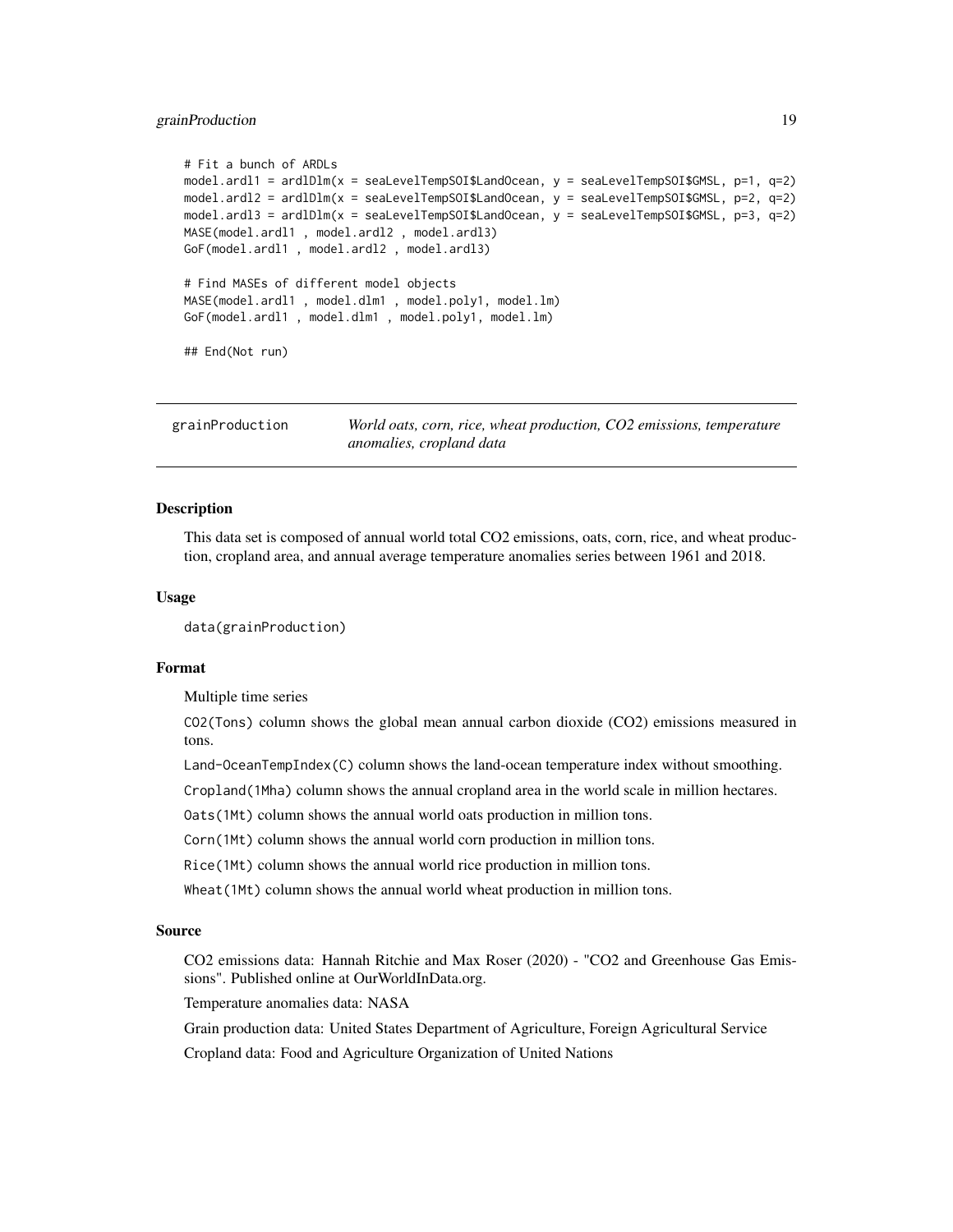#### <span id="page-19-0"></span>References

CO2 emissions data: https://ourworldindata.org/co2-and-other-greenhouse-gas-emissions

Temperature anomalies: https://climate.nasa.gov/vital-signs/global-temperature/

Grain production data: psd\_grains\_pulses.csv from https://apps.fas.usda.gov/psdonline/app/index.html#/app/downloads Cropland data: https://www.fao.org/faostat/en/#data/RL/visualize

#### Examples

```
data(grainProduction)
oatsProduction.ts = ts(grainProduction[,5], start = 1961)
plot(oatsProduction.ts, main="Time series plot
of world oats production series.")
```
<span id="page-19-1"></span>

koyckDlm *Implement distributed lag models with Koyck transformation*

#### **Description**

Applies distributed lag models with Koyck transformation with one predictor.

#### Usage

koyckDlm(x , y , intercept)

#### Arguments

| $\mathsf{x}$ | A vector including the observations of predictor time series. This is not re-                            |  |
|--------------|----------------------------------------------------------------------------------------------------------|--|
|              | stricted to ts objects.                                                                                  |  |
| <b>V</b>     | A vector including the observations of dependent time series. This is not re-<br>stricted to ts objects. |  |
| intercept    | Set to TRUE to inclue intercept in the model.                                                            |  |

#### Details

To deal with infinite DLMs, we can use the Koyck transformation. When we apply Koyck transformation, we get the following:

$$
Y_t - \phi Y_{t-1} = \alpha (1 - \phi) + \beta X_t + (\epsilon_t - \phi \epsilon_{t-1}).
$$

When we solve this equation for  $Y_t$ , we obtain Koyck DLM as follows:

$$
Y_t = \delta_1 + \delta_2 Y_{t-1} + \delta_3 X_t + \nu_t,
$$

where  $\delta_1 = \alpha(1 - \phi), \delta_2 = \phi, \delta_3 = \beta$  and the random error after the transformation is  $\nu_t =$  $(\epsilon_t - \phi \epsilon_{t-1})$  (Judge and Griffiths, 2000).

Then, instrumental variables estimation is employed to fit the model.

The standard function summary() prints model summary for the model of interest.

AIC/BIC of a fitted KOyck model is displayed by setting the class attribute of model to lm. See the example.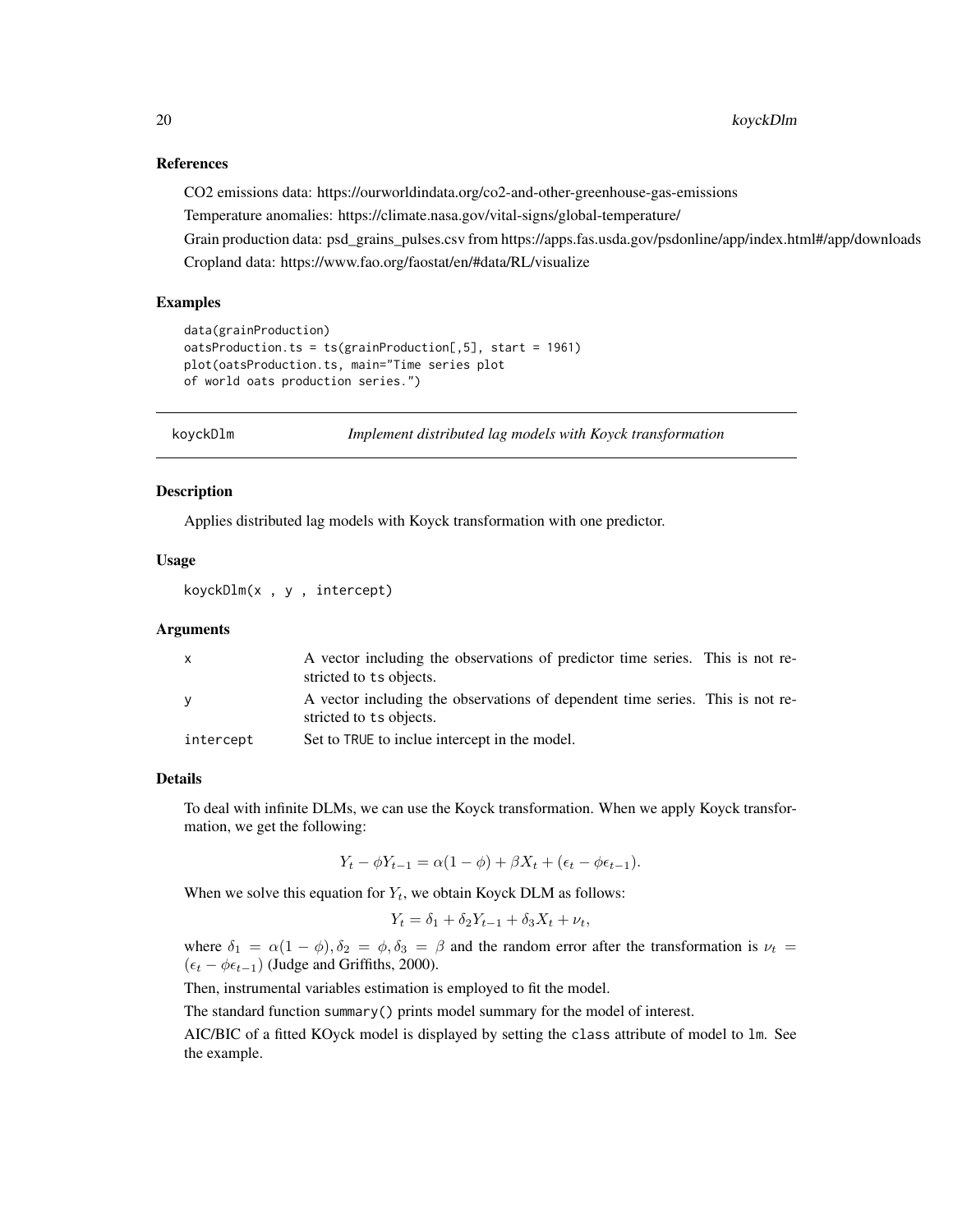#### <span id="page-20-0"></span>polyDlm 21

#### Value

model An object of class [ivreg](https://www.rdocumentation.org/packages/AER/versions/1.2-5/topics/ivreg). See the details of ivreg function. geometric.coefficients

> A vector composed of corresponding geometric distributed lag model coefficients.

#### Author(s)

Haydar Demirhan

Maintainer: Haydar Demirhan <haydar.demirhan@rmit.edu.au>

#### References

B.H. Baltagi. *Econometrics*, Fifth Ed. Springer, 2011.

R.C. Hill, W.E. Griffiths, G.G. Judge. *Undergraduate Econometrics*. Wiley, 2000.

### Examples

```
data(seaLevelTempSOI)
model.koyck = koyckDlm(x = seaLevelTempSOI$LandOcean,
                       y = seaLevelTempSOI$GMSL)
summary(model.koyck, diagnostics = TRUE)
residuals(model.koyck)
coef(model.koyck)
fitted(model.koyck)
AIC(model.koyck)
BIC(model.koyck)
```
<span id="page-20-1"></span>polyDlm *Implement finite polynomial distributed lag model*

#### Description

Applies polynomial distributed lag models with one predictor.

#### Usage

```
polyDlm(x , y , q , k , show.beta = TRUE)
```
#### Arguments

| $\mathsf{X}$ | A vector including the observations of predictor time series. This is not re-<br>stricted to ts objects. |  |
|--------------|----------------------------------------------------------------------------------------------------------|--|
| <b>V</b>     | A vector including the observations of dependent time series. This is not re-<br>stricted to ts objects. |  |
| q            | An integer representing finite lag length.                                                               |  |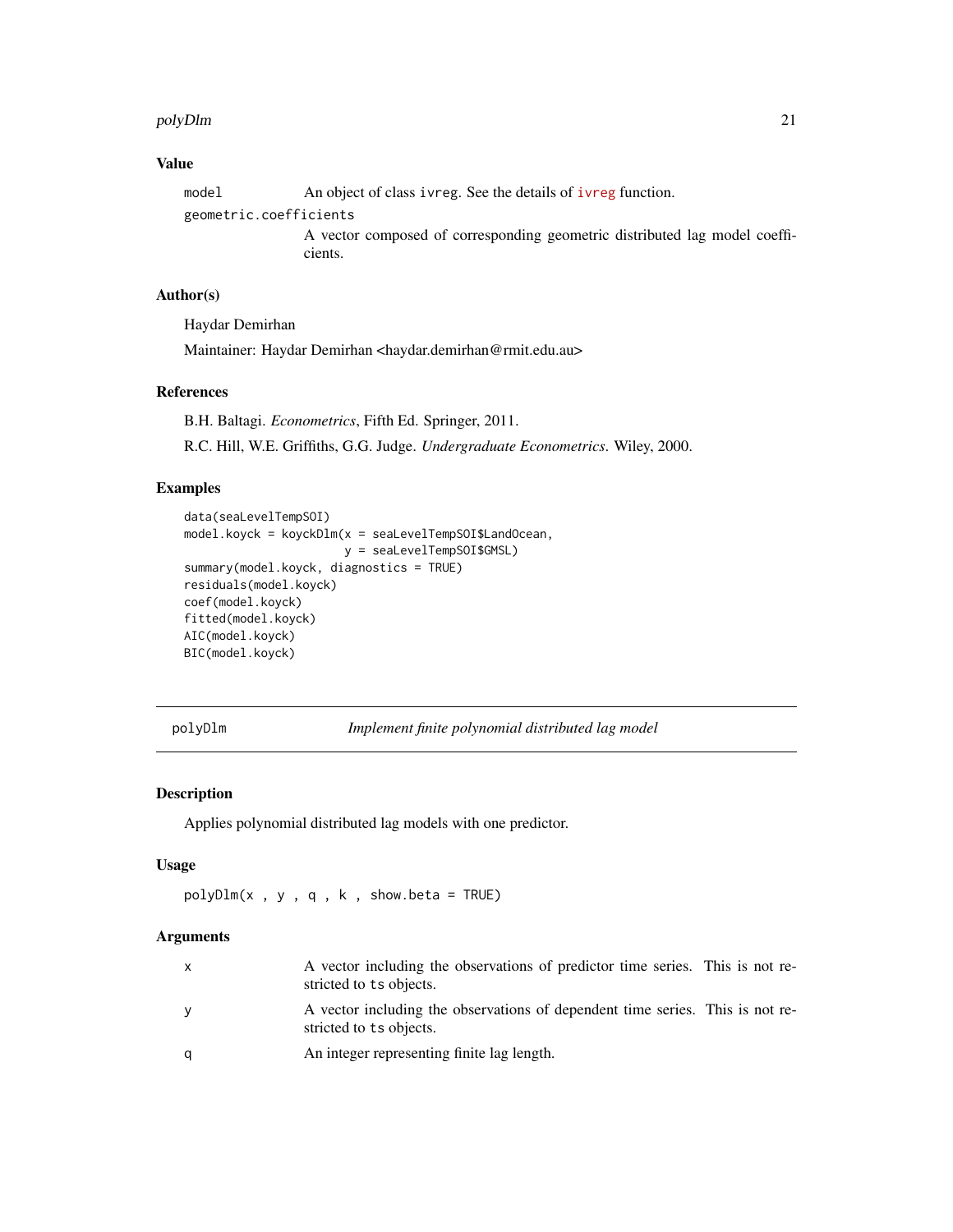22 polyDlm

|           | An integer representing order of polynomial distributed lags.                                 |
|-----------|-----------------------------------------------------------------------------------------------|
| show.beta | If TRUE, generates original beta parameters and associated t-tests and prints the<br>results. |

#### Details

Finite distributed lag models, in general, suffer from the multicollinearity due to inclusion of the lags of the same variable in the model. To reduce the impact of this multicollinearity, a polynomial shape is imposed on the lag distribution (Judge and Griffiths, 2000). The resulting model is called Polynomial Distributed Lag model or Almond Distributed Lag Model.

Imposing a polynomial pattern on the lag distribution is equivalent to representing  $\beta$  parameters with another \$k\$th order polynomial model of time. So, the effect of change in  $X_{t-s}$  on the expected value of  $Y_t$  is represented as follows:

$$
\frac{\partial E(Y_t)}{\partial X_{t-s}} = \beta_s = \gamma_0 + \gamma_1 s + \gamma_2 s^2 + \dots + \gamma_k s^k
$$

where  $s = 0, \ldots, q$  (Judge and Griffiths, 2000). Then the model becomes:

$$
Y_t = \alpha + \gamma_0 Z_{t0} + \gamma_1 Z_{t1} + \gamma_2 Z_{t2} + \dots + \gamma_k Z_{tk} + \epsilon_t.
$$

The standard function summary() prints model summary for the model of interest.

#### Value

| model             | An object of class 1m.                                                                                      |  |  |  |  |  |  |
|-------------------|-------------------------------------------------------------------------------------------------------------|--|--|--|--|--|--|
| designMatrix      | The design matrix composed of transformed z-variables.                                                      |  |  |  |  |  |  |
|                   | designMatrix.x The design matrix composed of original x-variables.                                          |  |  |  |  |  |  |
| beta.coefficients |                                                                                                             |  |  |  |  |  |  |
|                   | Estimates and t-tests of original beta coefficients. This will be generated if<br>show beta is set to TRUE. |  |  |  |  |  |  |

#### Author(s)

Haydar Demirhan

Maintainer: Haydar Demirhan <haydar.demirhan@rmit.edu.au>

#### References

B.H. Baltagi. *Econometrics*, Fifth Ed. Springer, 2011.

R.C. Hill, W.E. Griffiths, G.G. Judge. *Undergraduate Econometrics*. Wiley, 2000.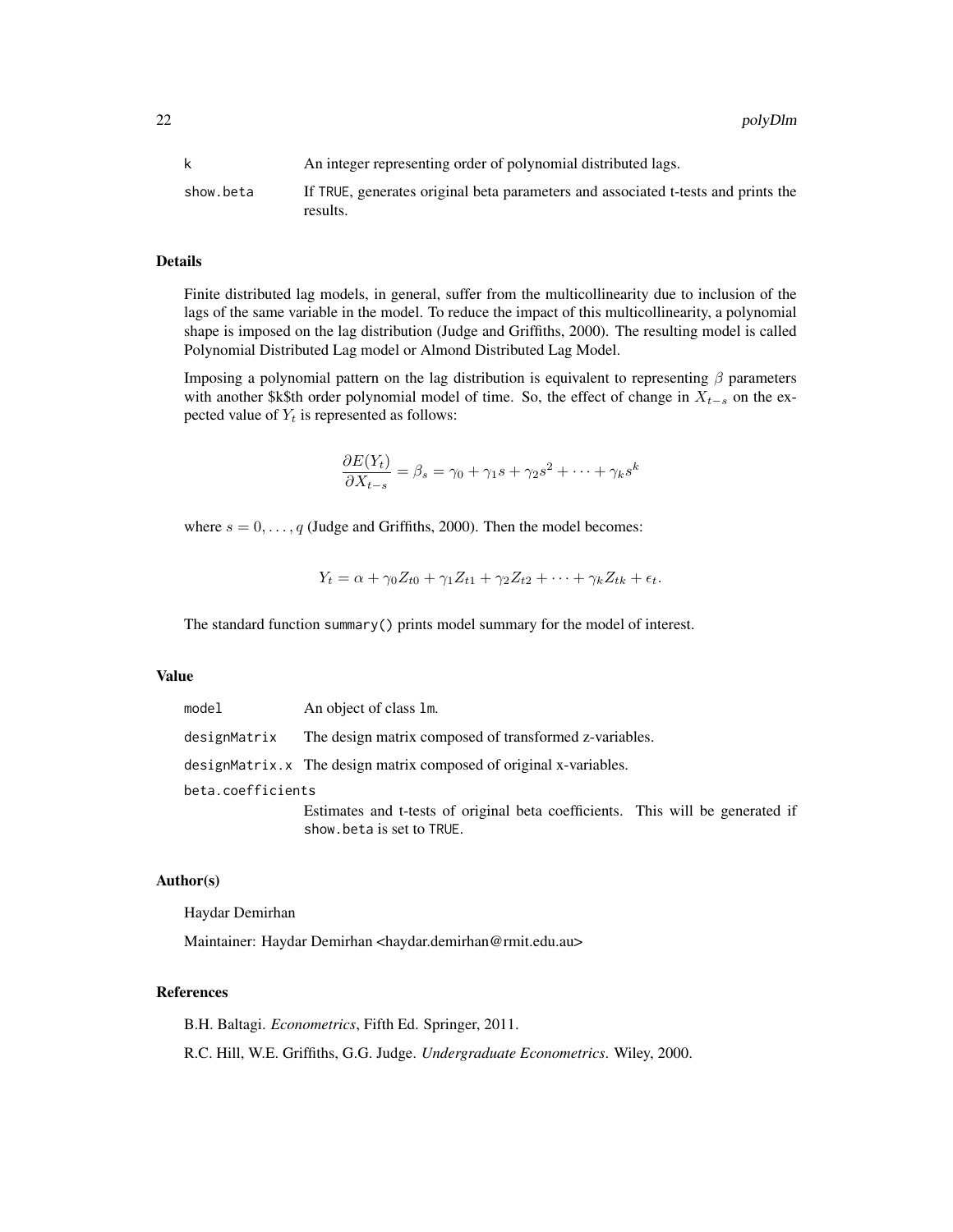#### <span id="page-22-0"></span>rolCorPlot 23

#### Examples

```
data(seaLevelTempSOI)
model.poly = polyDlm(x = seaLevelTempSOI$LandOcean, y = seaLevelTempSOI$GMSL ,
                    q = 4, k = 2, show.beta = TRUE)
summary(model.poly)
residuals(model.poly)
coef(model.poly)
fitted(model.poly)
```
#### rolCorPlot *PLot the rolling correlations*

#### Description

Plots the rolling correlations along with other required statistics to visualise the approach of Gershunov et al. (2001) to test the significance of signal from rolling correlation analysis.

#### Usage

 $\text{rolCorPlot}(x, y, width, level = 0.95, main = NULL,$ SDtest = TRUE,  $N = 500$ )

#### Arguments

| $\mathsf{x}$ | A ts object.                                                                                                 |
|--------------|--------------------------------------------------------------------------------------------------------------|
| y            | A ts object.                                                                                                 |
| width        | A numeric vector of window lengths of the rolling correlation analysis.                                      |
| level        | Confidence level for intervals.                                                                              |
| main         | The main title of the plot.                                                                                  |
| SDtest       | Set to TRUE to run test the significance of signal from rolling correlation analysis<br>along with plotting. |
| N            | An integer showing the number of series to be generated in Monte Carlo simu-<br>lation.                      |

#### Value

| rolCor               | A matrix showing rolling correlations for each width on its columns.                                             |  |  |  |  |  |
|----------------------|------------------------------------------------------------------------------------------------------------------|--|--|--|--|--|
| rolcCor.avr.filtered |                                                                                                                  |  |  |  |  |  |
|                      | A vector showing average rolling correlations filtered by running median non-<br>linear filter against outliers. |  |  |  |  |  |
| rolcCor.avr.raw      |                                                                                                                  |  |  |  |  |  |
|                      | A vector showing unfiltered average rolling correlations.                                                        |  |  |  |  |  |
| rolCor.sd            | A vector showing standard deviations of rolling correlations for each width.                                     |  |  |  |  |  |
| rawCor               | Pearson correlation between two series.                                                                          |  |  |  |  |  |
|                      |                                                                                                                  |  |  |  |  |  |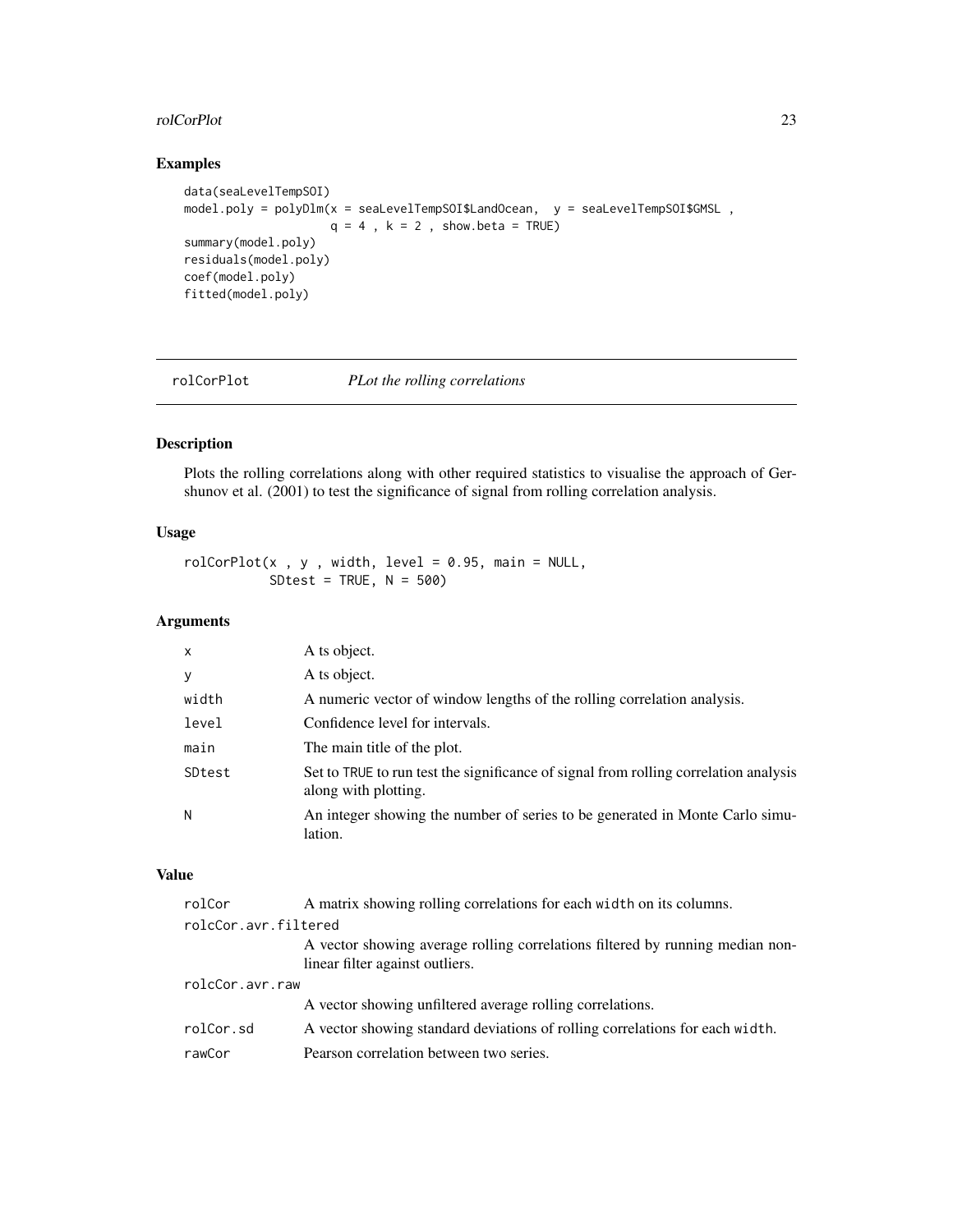<span id="page-23-0"></span>24 sdPercentiles

|      | sdPercentiles Percentiles of MC distribution of standard deviations of rolling correlations as<br>the test limits.            |
|------|-------------------------------------------------------------------------------------------------------------------------------|
| test | A data frame showing the standard deviations of rolling correlations for each<br>width along with level and (1-level) limits. |

#### Author(s)

Haydar Demirhan

Maintainer: Haydar Demirhan <haydar.demirhan@rmit.edu.au>

#### References

Gershunov, A., Scheider, N., Barnett, T. (2001). Low-Frequency Modulation of the ENSO-Indian Monsoon Rainfall Relationship: Signal or Noise? *Journal of Climate*, 14, 2486 - 2492.

#### Examples

```
## Not run:
data(wheat)
prod.ts <-ts(wheat[,5], start = 1960)
CO2.ts < -ts(wheel[, 2], start = 1960)rolCorPlot(x = prod.ts, y = CO2.ts, width = c(7, 11, 15), level = 0.95, N = 50)
```
## End(Not run)

sdPercentiles *Test the significance of signal from rolling correlation analysis*

#### Description

Implements the approach of Gershunov et al. (2001) to test the significance of signal from rolling correlation analysis.

#### Usage

 $sdPercentiles(n = 150, cor = 0.5, width = 5, N = 500,$ percentiles =  $c(.05, .95))$ 

#### Arguments

| n           | The length of the series in the rolling correlation analysis.                                                                             |
|-------------|-------------------------------------------------------------------------------------------------------------------------------------------|
| cor         | The magnitude of raw correaltion betweeen two time series in the rolling corre-<br>lation analysis.                                       |
| width       | Window length of the rolling correlation analysis.                                                                                        |
| N           | Number of Monte Carlo replications for simulations.                                                                                       |
| percentiles | Percentiles to be reported for the Monte Carlo distribution of standard deviations<br>of rolling correlations for the given window width. |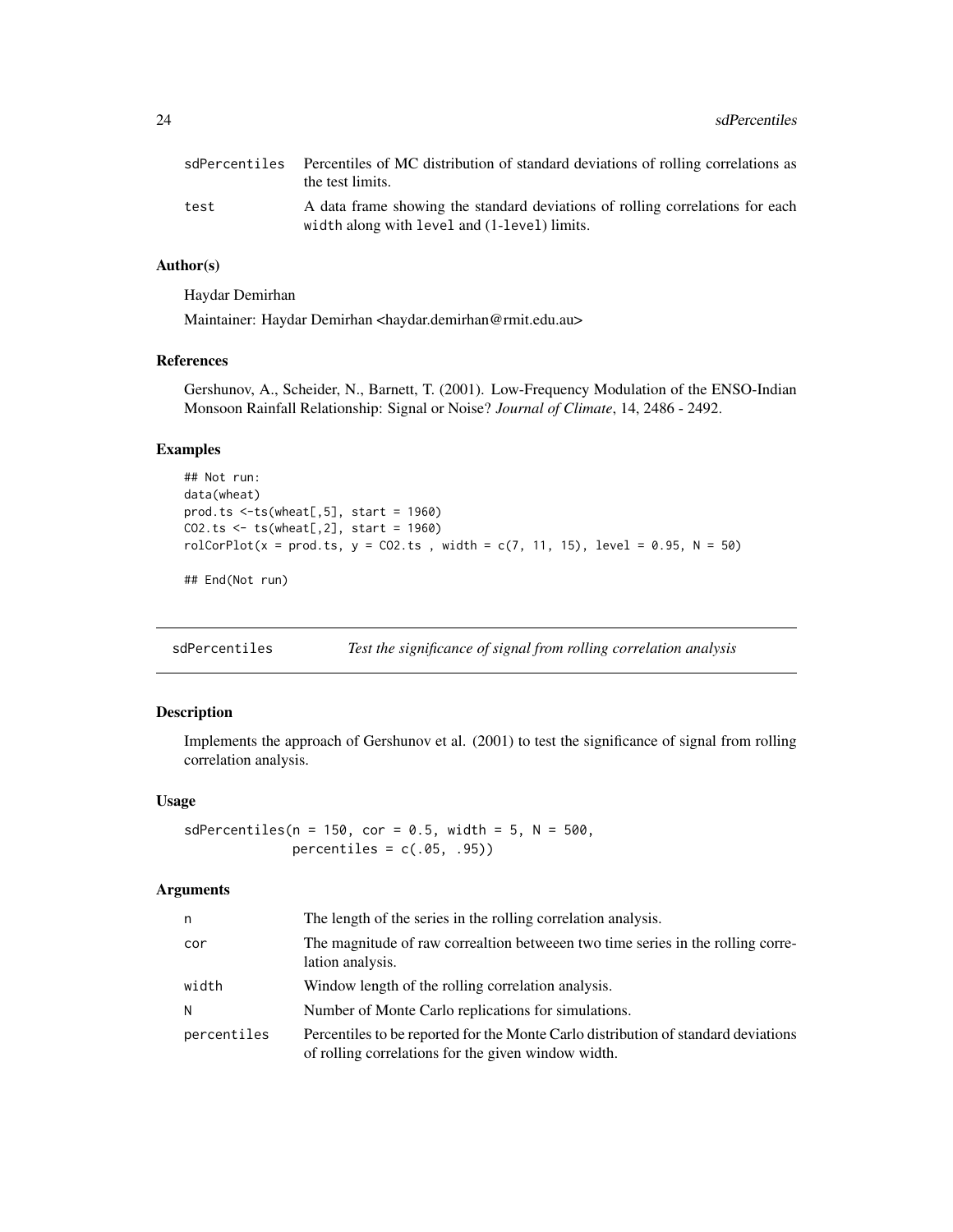#### <span id="page-24-0"></span>Details

N samples of correlated white noise series are generated with a magnitude of cor; rolling correlations analysis is applied with the window length of width; Monte Carlo distribution of standard deviations of rolling correlations are generated; and desired percentiles of the MC distribution of standard deviations are reported (Gershunov et al. 2001).

#### Value

```
rollCorSd.limits
```
Percentiles of MC distribution of standard deviations of rolling correlations as the test limits.

#### Author(s)

Haydar Demirhan

Maintainer: Haydar Demirhan <haydar.demirhan@rmit.edu.au>

#### References

Gershunov, A., Scheider, N., Barnett, T. (2001). Low-Frequency Modulation of the ENSO-Indian Monsoon Rainfall Relationship: Signal or Noise? *Journal of Climate*, 14, 2486 - 2492.

#### Examples

```
# sdPercentiles(n = 50, cor = 0.5, width = 5, N = 50,
# percentiles = c(.025, .975))
```

| seaLevelTempSOI | Global mean sea level (GMSL), mean land and ocean temperature |  |  |  |  |
|-----------------|---------------------------------------------------------------|--|--|--|--|
|                 | anomalies, and Southern Oscillation Index (SOI) data          |  |  |  |  |

#### Description

This data set is composed of monthly global mean sea level (compared to 1993-2008 average) series by CSIRO, land ocean temperature anomalies (1951-1980 as a baseline period) by GISS, NASA, and monthly Southern Oscillation Index (SOI) by Australian Government Bureau of Meteorology (BOM) between July 1885 and June 2013. GMSL and temperature anomalies series are smoothed and seasonally adjusted.

#### Usage

```
data(seaLevelTempSOI)
```
#### Format

Multiple time series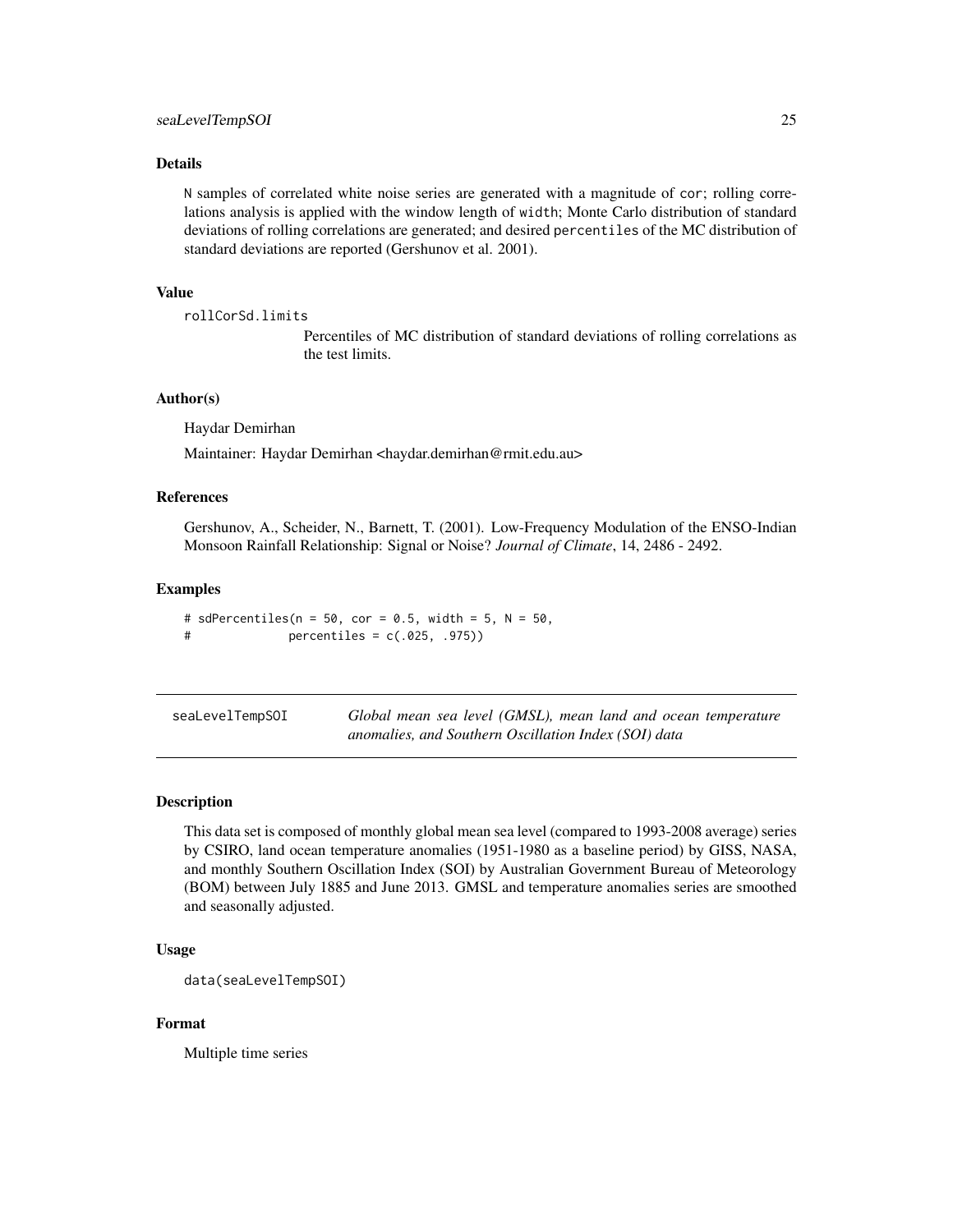#### <span id="page-25-0"></span>Source

Goddard Institute for Space Studies, NASA, US. Marine and Atmospheric Research, CSIRO, Australia. Australian Government Bureau of Meteorology (BOM).

#### References

Church, J. A. and N.J. White (2011), Sea-level rise from the late 19th to the early 21st Century. Surveys in Geophysics, doi:10.1007/s10712-011-9119-1.

https://www.cmar.csiro.au/sealevel/sl\_data\_cmar.html

https://data.giss.nasa.gov/gistemp/graphs\_v4/

https://www.bom.gov.au/climate/current/soihtm1.shtml

#### Examples

```
data(seaLevelTempSOI)
level.ts \leq ts(seaLevelTempSOI[,1], start = c(1880,7), freq = 12)
temp.ts \le ts(seaLevelTempSOI[,2], start = c(1880,7), freq = 12)
plot(level.ts, main="Time series plot of GMSL series.")
```

| sortScore | Sort AIC, BIC, MASE, MAPE, sMAPE, MRAE, GMRAE, or MBRAE |
|-----------|---------------------------------------------------------|
|           | scores                                                  |

#### Description

Displays sorted AIC, BIC, and MASE scores.

#### Usage

```
sortScore(x, score = c("bic", "aic", "mase", "smape", "mape", "mrae", "gmrae", "mbrae"))
```
#### Arguments

| $\mathsf{x}$ | A vector of AIC, BIC, MASE, MAPE, SMAPE, MRAE, GMRAE, or MBRAE<br>values. |
|--------------|---------------------------------------------------------------------------|
| score        | The type of scores to be sorted.                                          |

#### Details

This function sorts the AIC, BIC, MASE, MAPE, sMAPE, MRAE, GMRAE, or MBRAE scores to display the smallest one at the top of a bunch of AIC, BIC, MASE, MAPE, sMAPE, MRAE, GMRAE, or MBRAE scores.

#### Author(s)

Cameron Doyle Maintainer: Cameron Doyle <cdoyle305@gmail.com>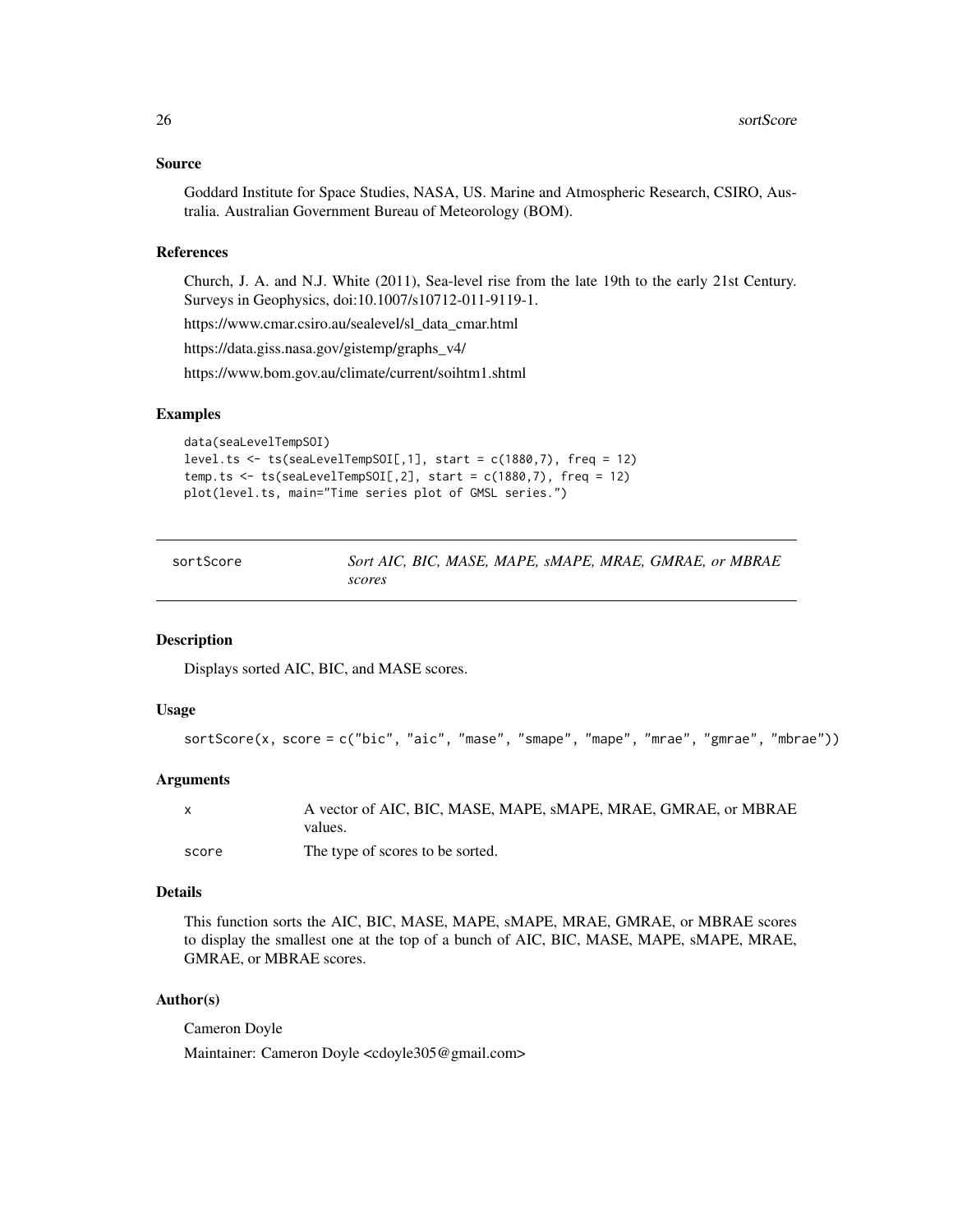#### <span id="page-26-0"></span>sunspotTemp 27

#### Examples

```
## Not run:
data(seaLevelTempSOI)
model.poly1 = polyDlm(x = scalevelTempSOISLandOcean, y = scalevelTempSOISGMSL,q = 2, k = 2, show.beta = TRUE)
model.poly2 = polyDlm(x = seaLevelTempSOI$LandOcean, y = seaLevelTempSOI$GMSL ,
                     q = 3, k = 2, show.beta = TRUE)
model.poly3 = polyDlm(x = seaLevelTempSOI$LandOcean, y = seaLevelTempSOI$GMSL ,
                     q = 4, k = 2, show.beta = TRUE)
aic = AIC(model.poly1$model, model.poly2$model, model.poly3$model)
bic = BIC(model.poly1$model, model.poly2$model, model.poly3$model)
mase = MASE(model.poly1$model, model.poly2$model, model.poly3$model)
mbrae = MBRAE(model.poly1$model, model.poly2$model, model.poly3$model)
sortScore(aic , score = "aic")
sortScore(bic , score = "bic")
sortScore(mase , score = "mase")
sortScore(mbrae , score = "mbrae")
## End(Not run)
```
sunspotTemp *Sunspot numbers and mean temperature anomalies data*

#### Description

This data set is composed of monthly mean global surface temperature series by GISS NASA and sunspot numbers recorded by SWPC Space Weather Operations (SWO) between January 1991 and November 2019.

#### Usage

data(sunspotTemp)

#### Format

Multiple time series

#### Source

Goddard Institute for Space Studies, NASA, US. Space Weather Prediction Center National Oceanic and Atmospheric Administration, US.

#### References

https://data.giss.nasa.gov/gistemp/graphs\_v4/ ftp://ftp.swpc.noaa.gov/pub/weekly/RecentIndices.txt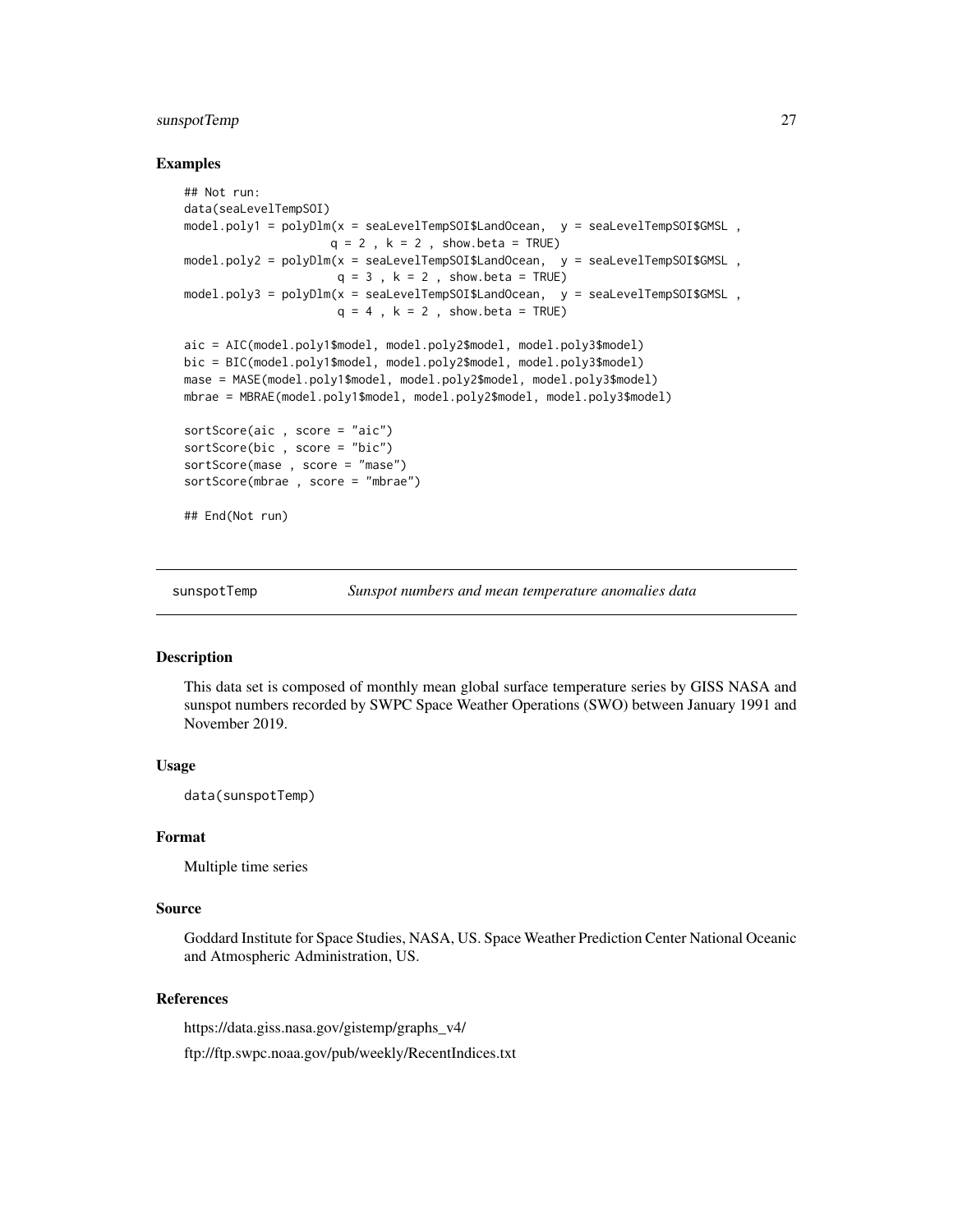28 warming the control of the control of the control of the control of the control of the control of the control of the control of the control of the control of the control of the control of the control of the control of t

#### Examples

```
data(sunspotTemp)
sunspots.ts \leq ts(sunspotTemp[,3], start = c(1991,1), freq = 12)
temp.ts \le ts(sunspotTemp[,4], start = c(1991,1), freq = 12)
plot(sunspots.ts, main="Time series plots
of sunspot numbers series.")
```
warming *Global warming and vehicle production data*

#### Description

This data set is composed of annual mean global warming series between 1997 and 2016 showing the change in global surface temperature relative to 1951-1980 average temperatures and the number of vehicles produced (in millions) within the same time span over the globe.

#### Usage

data(warming)

#### Format

Multiple time series

#### Source

Global Climate Center, NASA Organisation Internationale des Constructeurs d'Automobiles (OICA)

#### References

https://climate.nasa.gov/vital-signs/global-temperature/

https://www.oica.net/category/production-statistics/

#### Examples

```
data(warming)
vehicleWarming.ts = ts(warming[,2:3], start = 1997)
plot(vehicleWarming.ts, main="Time series plots
of global warming and the nuber of produced motor
vehciles series.")
```
<span id="page-27-0"></span>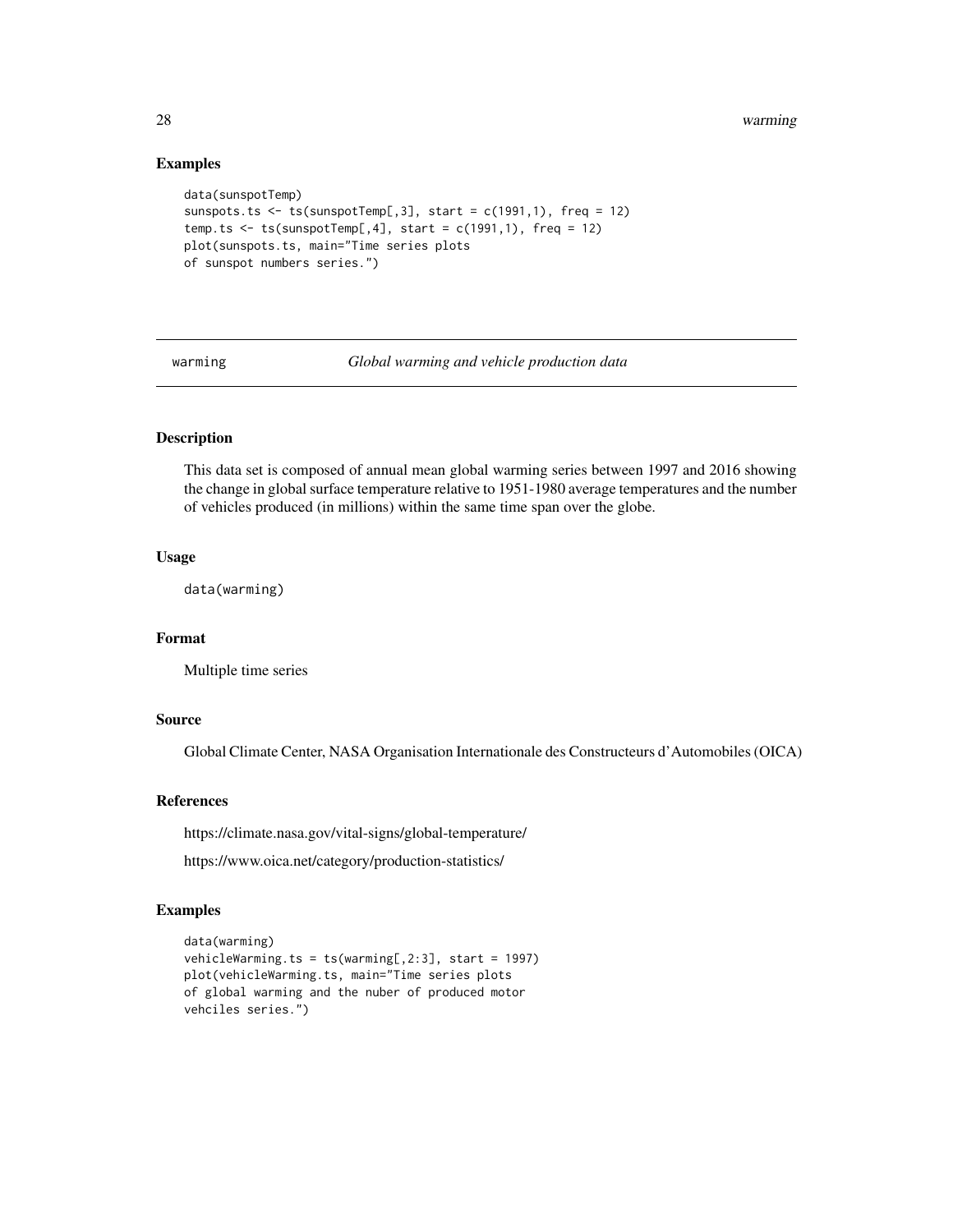<span id="page-28-0"></span>

#### Description

This data set is composed of annual world total CO2 emissions, wheat production, harvested area, wheat production per hectare, and annual average temperature anomalies series between 1960 and 2017.

#### Usage

data(wheat)

#### Format

Multiple time series

CO2..ppm. column shows the global mean annual concentration of carbon dioxide (CO2) measured in parts per million (ppm).

CO2..tons column shows the global mean annual carbon dioxide (CO2) emissions measured in tons.

HarvestedArea..million.ha. column shows the annual harvested area in the world scale in million hectare.

Production..Mt. column shows the annual world wheat production in million tons.

ProducationPerArea column shows the annual wheat production per hectare in tons.

TempAnomaly..C.degrees. column shows the land-ocean temperature index without smoothing.

#### Source

Australian Government Department of Agriculture and Water Services, ABARES CO2 and other Greenhouse Gas Emissions by Hannah Ritchie and Max Roser

#### References

https://www.agriculture.gov.au/abares/research-topics/agricultural-commodities/agricultural-commoditiestrade-data#australian-crop-report-data

https://www.agriculture.gov.au/abares/research-topics/agricultural-outlook/data

https://ourworldindata.org/co2-and-other-greenhouse-gas-emissions#annual-co2-emissions

https://climate.nasa.gov/vital-signs/global-temperature/

#### Examples

```
data(wheat)
wheatProduction.ts = ts(wheat[, 4], start = 1960)
plot(wheatProduction.ts, main="Time series plot
of world wheat production series.")
```